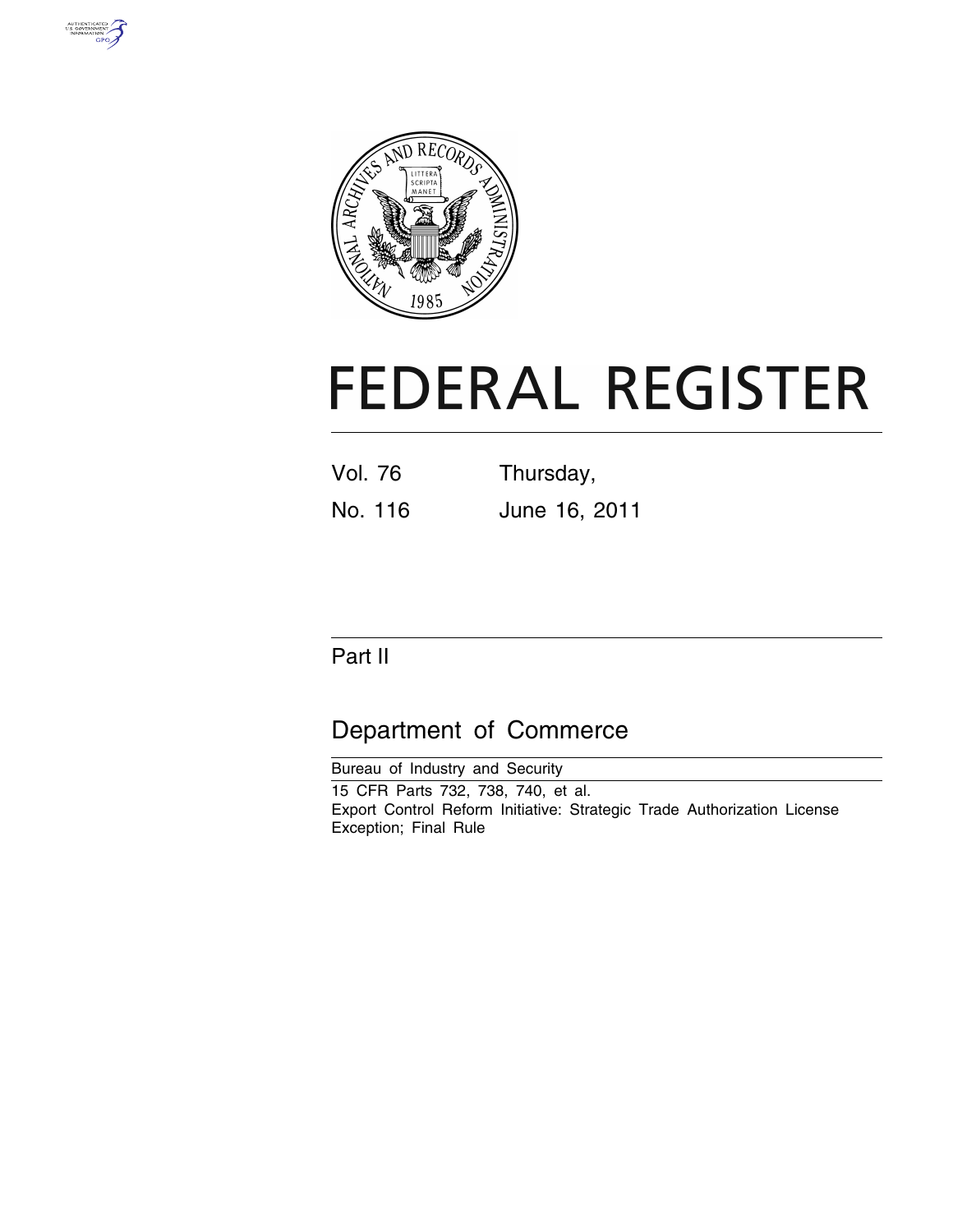# **DEPARTMENT OF COMMERCE**

# **Bureau of Industry and Security**

# **15 CFR Parts 732, 738, 740, 743, and 774**

**[Docket No. 100923470–1230–03]** 

#### **RIN 0694–AF03**

# **Export Control Reform Initiative: Strategic Trade Authorization License Exception**

**AGENCY:** Bureau of Industry and Security, Commerce. **ACTION:** Final Rule.

**SUMMARY:** This rule adds a new license exception to the Export Administration Regulations (EAR) that authorizes the export, reexport, and transfer (incountry) of specified items to destinations that pose relatively low risk that those items will be used for a purpose that license requirements are designed to prevent. Use of the exception is conditioned upon the creation and exchange by the parties to the transaction of notifications and statements designed to provide assurance against diversion of such items to other destinations. The exception is only relevant to exports, reexports, and transfers for which a license is required under the EAR. Thus, if the EAR do not impose an obligation to apply for and receive a license before exporting, reexporting, or transferring an item subject to the EAR, STA is not relevant to the transaction. The exception does not alter any of the General Prohibitions in the EAR against unlicensed exports, reexports, or transfers to proscribed end users, end uses, or destinations. This rule, has been cleared by several departments, including Defense, State, Homeland Security, and Justice. This rule is part of the Administration's Export Control Reform Initiative, undertaken as a result of the fundamental review of the U.S. export control system that the President announced in August 2009.

**DATES:** Effective date June 16, 2011.

**FOR FURTHER INFORMATION CONTACT:**  William Arvin, Regulatory Policy Division, Bureau of Industry and Security, *[william.arvin@bis.doc.gov](mailto:william.arvin@bis.doc.gov)* or 202–482–2440.

# **SUPPLEMENTARY INFORMATION:**

# **Background**

# *The Administration's Export Control Reform Initiative*

In August 2009, the President directed a broad-based interagency review of the U.S. export control system with the goal

of strengthening national security and the competitiveness of key U.S. manufacturing and technology sectors by focusing on current threats and adapting to the changing economic and technological landscape. The review determined that the current export control system is overly complicated, contains too many redundancies, and, in trying to protect too much, diminishes our ability to focus our efforts on the most critical national security priorities. *See, e.g.,* August 30, 2010 press release by the White House, Office of the Press Secretary at *http:// [www.whitehouse.gov/the-press-office/](http://www.whitehouse.gov/the-press-office/2010/08/30/president-obama-laysfoundation-a-new-export-controlsystem-strengthen-n)  2010/08/30/president-obamalaysfoundation-a-new-exportcontrolsystem-strengthen-n.* As a result, the Administration has begun the Export Control Reform Initiative, which will fundamentally reform the U.S. export control system. The Export Control Reform Initiative is designed to enhance U.S. national security and strengthen the United States' ability to counter threats such as the proliferation of weapons of mass destruction. The Administration determined that fundamental reform is needed with transformation to a single control list, a single licensing agency, a single information technology system, and a single primary enforcement coordination agency. The Administration is implementing the reform in three phases. The first two phases involve short-and medium-term adjustments to the current export control system, with a focus on establishing harmonized control lists and processes among the Departments of Commerce, State, and the Treasury to the extent practicable in order to build toward the third phase of the single control list, licensing agency, information technology system, and enforcement coordination agency. Under this approach, new criteria for determining what items need to be controlled and a common set of policies for determining when an export license is required will be implemented. The control list criteria will be based on transparent rules, which will reduce the uncertainty faced by our allies, U.S. industry, and its foreign partners, and will allow the government to erect higher enforcement walls around the most sensitive items in order to enhance national security.

# *A New License Exception as an Initial Step in Reform*

License Exception Strategic Trade Authorization (STA) authorizes, with conditions, the export, reexport and transfer (in-country) of specified items to destinations that pose relatively low risk of unauthorized uses. To safeguard against reexports to destinations that are not authorized under License Exception STA, License Exception STA imposes certain notification and consignee statement requirements. The exception does not alter any of the General Prohibitions in the EAR against exports, reexports, or transfers to proscribed end users, end uses, or destinations. Under the direction of the Office of Management and Budget, this rule was reviewed and cleared by the Departments of Defense, State, Energy, the Treasury, Homeland Security, and Justice.

The exception is only relevant to exports, reexports, and transfers for which a license is required under the EAR. Thus, if the EAR do not impose an obligation to apply for and receive a license before exporting, reexporting, or transferring an item subject to the EAR, STA is not relevant to the transaction. For exports, reexports, and transfers where STA is relevant, its use is optional. Parties may use other license exceptions that authorize a planned transaction or apply for a license if they prefer to do so.

On December 9, 2010, BIS issued a proposed rule (75 FR 76653) describing the proposed new License Exception STA that would be an initial step in the Export Control Reform Initiative. BIS received 41 submissions commenting on the proposed rule. They are available for review at: *<http://www.regulations.gov>*  (ID # BIS–2010–0038) and on *[http://](http://efoia.bis.doc.gov/pubcomm/records-of-comments/record_of_comments_sta.pdf)  [efoia.bis.doc.gov/pubcomm/records-of](http://efoia.bis.doc.gov/pubcomm/records-of-comments/record_of_comments_sta.pdf)[comments/record](http://efoia.bis.doc.gov/pubcomm/records-of-comments/record_of_comments_sta.pdf)*\_*of*\_*comments*\_*sta.pdf.*  This final rule implements License Exception STA. It reflects review and analysis of the public comments. A summary of the comments and responses are provided below under ''Review of Public Comments.''

# *Summary of Changes in the Final Rule as Compared to the Proposed Rule*

*Releases of software source code and technology:* Section 740.20 makes specific reference to releases within a single country of software source code and technology to foreign nationals and provides a different notification procedure than that required for exports, reexports and other in country transfers. These changes are in response to public comments. They are described below under the topic heading ''review of public comments.''

*Clarification of terminology in § 740.20:* The term ''transactions'' in § 740.20 has been replaced with the more explicit ''exports, reexports and in country transfers'' to avoid confusion that might otherwise arise when a single shipment or single sale includes some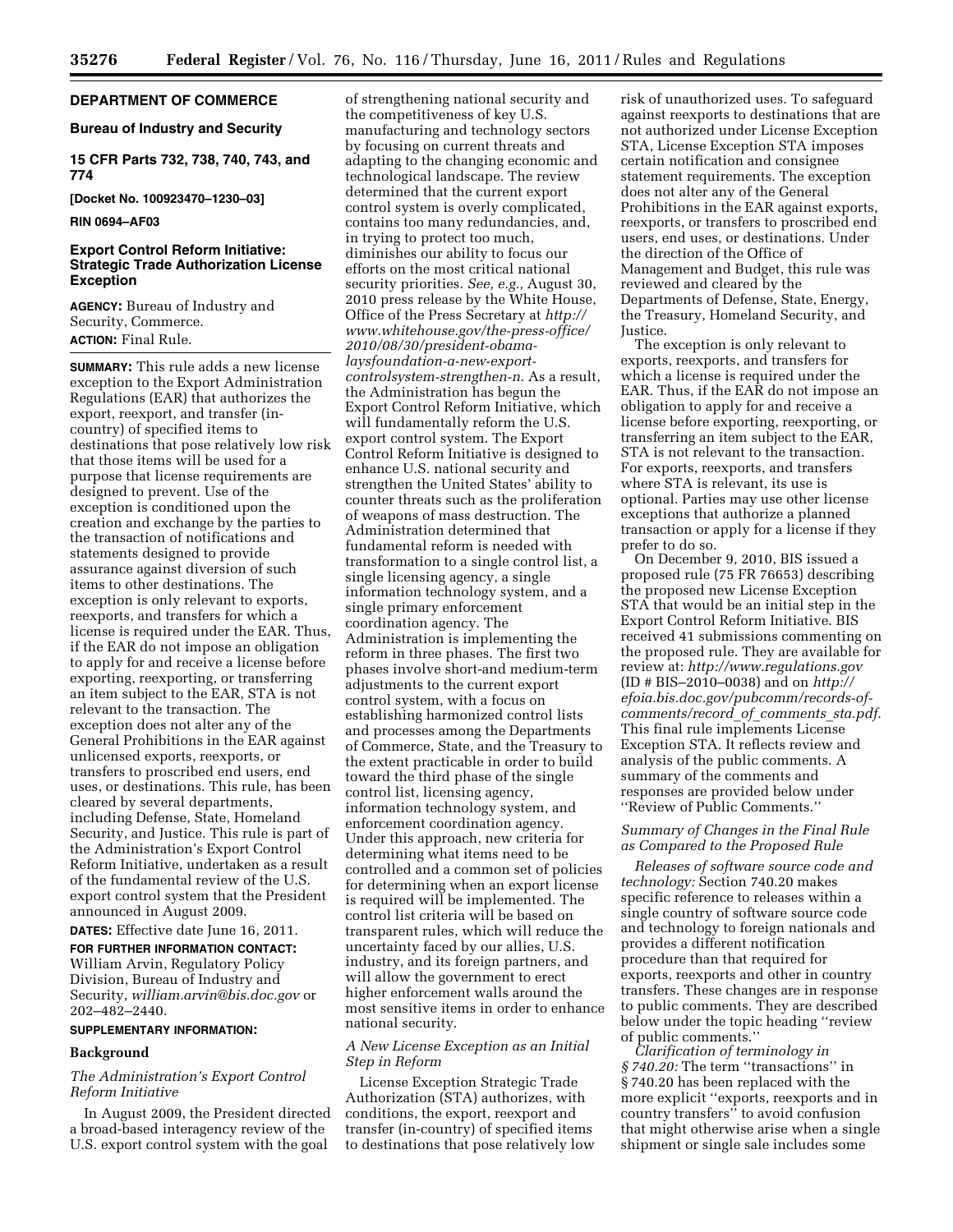items that are subject to License Exception STA and some that are not. Items in such shipment or sale that are not being exported, reexported or transferred pursuant to License Exception STA need not meet the requirements of License Exception STA.

*Notification to consignee, consignee statement and destination control statement:* The revised provisions of § 740.20(d) are based on consideration of the public's comments regarding the proposed notification requirements. The final rule retains the requirement to furnish to the consignee the ECCN of each item to be shipped to the consignee, but does not require that the ECCN be furnished for every successive shipment of the item at issue to the same consignee so long as the ECCN remains accurate. In addition, one consignee statement may be used for multiple shipments. The final rule, however, requires the exporter, reexporter, or transferor to keep a log or other written record that identifies each shipment made under License Exception STA and identifies the specific consignee statement that is associated with each shipment. In addition, the destination control statement described in the proposed rule is replaced with a more general notice requirement. The changes are described below under the topic heading ''Final Rule Revisions to License Exception STA Safeguards.'' As revised, § 740.20(d) provides the proper assurances that items shipped under License Exception STA will remain within the group of low risk destinations without posing excessive and complex burdens on parties trading in items subject to the EAR.

*STA paragraphs:* Based on a suggestion in the public comments, the STA license exception paragraphs in 49 ECCNs have been revised to state more clearly that they apply only to the destinations listed in paragraph (c)(2) of § 740.20 and not to STA as a whole. This change is described below under the topic heading ''review of public comments.''

*Removal of EI eligibility:* Items controlled for encryption (EI) reasons are ineligible for License Exception STA, because of a determination that License Exception STA is not the appropriate approach to addressing the government interests in encryption export controls. Accordingly, BIS will address encryption-related aspects of the Export Control Reform Initiative separately.

*Removal of pathogen and toxin eligibility:* Items described in ECCNs 1C351.a, .b, .c, d.5, .d.6 or .e; 1C352; 1C353; 1C354; 1C360; 1E001 (for

1C351.a, .b, .c, .d.5, .d.6 or .e, 1C352, 1C353, 1C354 or 1C360) or in ECCN 1E351 may not be exported, reexported, or transferred under the authority of License Exception STA. The potential of these items to make a direct contribution to the creation of weapons of mass destruction and United States Government policy to deter the spread of chemical and biological weapons warrants excluding them from STA eligibility.

Items in ECCN 1C351.d.1, .2, .3, .4, .7, .8, .9, or .10 may be exported, reexported, or transferred under the authority of License Exception STA in quantities up to 100 milligrams of any one toxin per shipment and no more than six shipments may be sent to any one end user in any one calendar year. Unlike the items described in the previous paragraph, the items described in the ECCNs identified in this paragraph have more widespread commercial and medical applications and are not of a type that can be used to generate or grow large quantities of the toxin. The quantity and frequency cap in this aspect of STA is designed to allow for shipments under the exception to destinations of relatively low risk for appropriate end uses, but not allow for even the potential of unapproved stockpiling of such items in amounts that would create proliferation threats.

*Modifications to License Exception GOV:* Supplement No. 1 to § 740.11 is revised to remove the prohibition on use of License Exception GOV to export items controlled for chemical and biological weapons reasons (CB) to agencies of cooperating governments (as defined in  $\S 740.11(b)(3)(ii)$  of the EAR) and to their embassies and consulates (as defined in  $\S 740.11(b)(2)(iv)$  of the EAR) located in Country Group B (Supp. No. 1 to part 740 of the EAR). This change is needed to facilitate the export of pathogens and toxins to governments of cooperating countries to facilitate collaborative responses to outbreaks of disease, whether man-made or naturally occurring, in the absence of eligibility under License Exception STA as noted above.

*Removal of certain gas turbine engine related software and technology eligibility:* Section 740.20 is revised to make the following software and technology ineligible for license exception STA.

(A) License Exception STA may not be used for 9D001 or 9D002 ''software'' that is specially designed or modified for the ''development'' or ''production'' of:

• Components of engines controlled by ECCN 9A001 if such components incorporate any of the ''technologies''

controlled by 9E003.a.1, 9E003.a.2, 9E003.a.3, 9E003.a.4, 9E003.a.5, 9E003.c, 9E003.i (other than technology for fan or power turbines), 9E003.h; or

• Equipment controlled by 9B001. (B) License Exception STA may not be used for 9D001 ''software'' that is specially designed or modified for the ''development'' of ''technology'' controlled by 9E003.a.1, 9E003.a.2, 9E003.a.3, 9E003.a.4, 9E003.a.5, 9E003.c, 9E003.i (other than technology for fan or power turbines) or 9E003.h.

(C) License Exception STA may not be used for 9D004.f or 9D004.g ''software''.

(D) License Exception STA may not be used for 9E001 ''technology'' according to the General Technology Note for the ''development'' of 9A001.b engines or components of engines controlled by 9A001.b if such components incorporate:

• Any of the ''technologies'' controlled by 9E003.a.1, 9E003.a.2, 9E003.a.3, 9E003.a.4, 9E003.a.5, 9E003.c, 9E003.i (other than technology for fan or power turbines) or 9E003.h; or

• Any of the 9D001 or 9D002 software in paragraphs (A) or (B) above.

(E) License Exception STA may not be used for 9E002 ''technology'' according to the General Technology Note for the ''production'' of components of engines controlled by 9A001.b if such components incorporate any of the ''technologies'' controlled by 9E003.a.1, 9E003.a.2, 9E003.a.3, 9E003.a.4, 9E003.a.5, 9E003.c, 9E003.i (other than technology for fan or power turbines), 9E003.h.

(F) License Exception STA may not be used for ''technology'' in 9E003.a.1, 9E003.a.2, 9E003.a.3, 9E003.a.4, 9E003.a.5, 9E003.c, 9E003.i (other than technology for fan or power turbines) or 9E003.h.

A review of gas turbine engine technology has been unable to establish a satisfactory method of distinguishing the foregoing gas turbine engine technology and software that is within the scope of Tier 1 from such technology that is within the scope of Tier 2 (*See* 75 FR 76665, December 9, 2010 for an explanation of the Tier 1 and Tier 2 criteria). Accordingly, such technology and software may not be exported under the authority of License Exception STA.

Removal of Unneeded License Exception STA Paragraph From ECCN 7D002

License Exception STA paragraphs appeared in 50 ECCNs in the proposed rule. Those paragraphs identified items that may not be shipped under License Exception STA authorizing paragraph (c)(2) (§ 740.20(c)(2) of the EAR). In both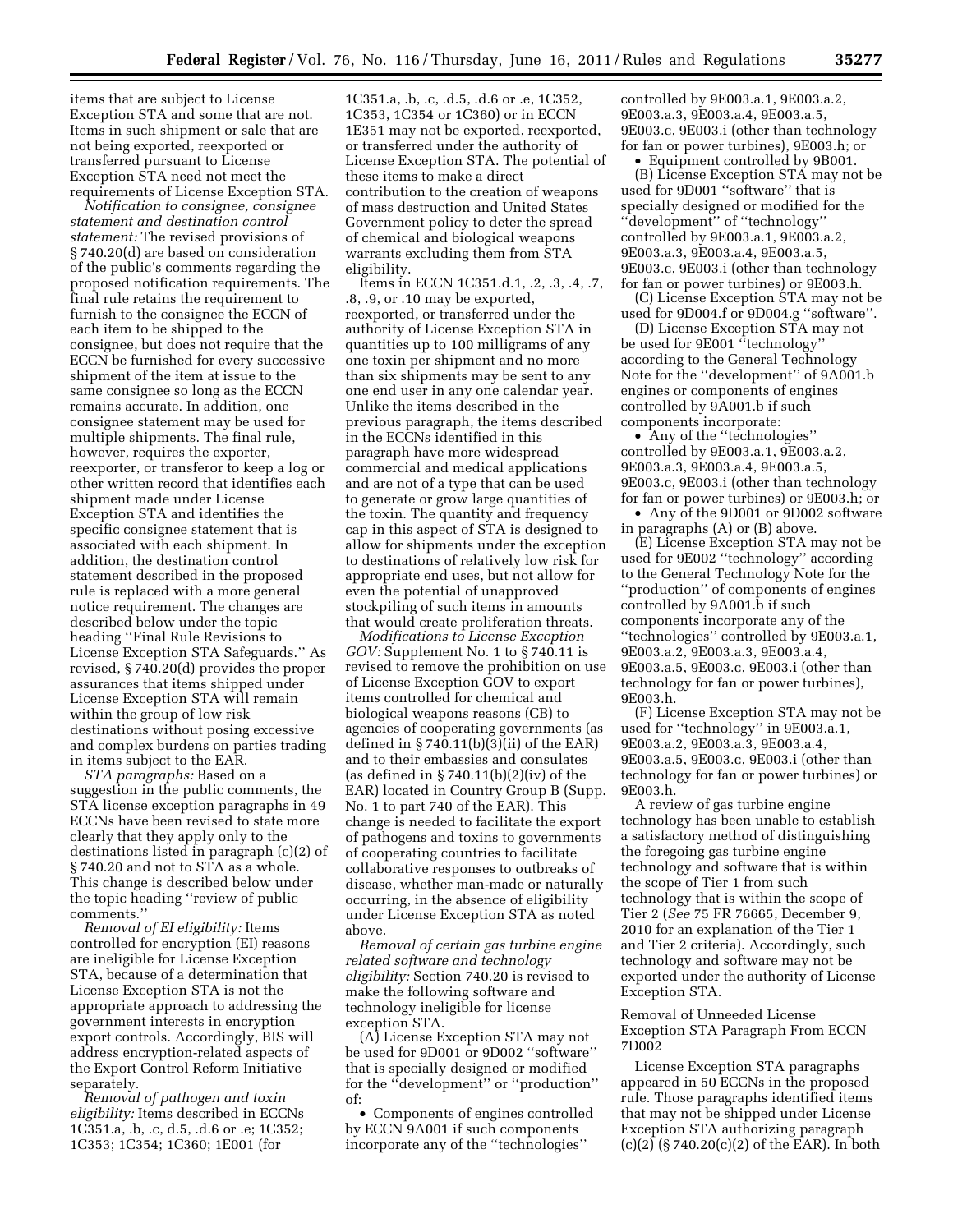the proposed rule and this final rule the License Exception STA paragraphs in the ECCNs have no effect on authorizing paragraph (c)(1) of STA. Because software covered by ECCN 7D002 is controlled for missile technology reasons (MT), such software is ineligible for either authorizing paragraph (c)(1) or authorizing paragraph (c)(2) of License Exception STA. This final rule accordingly does not include a License Exception STA paragraph in ECCN 7D002.

Clarification of Applicability of Missile Technology Controls to ECCN 7E001 and 7E002

ECCNs 7E001 and 7E002 apply *inter alia* to technology for the development and production of equipment controlled by ECCNs 7A001, 7A002 and 7A003.d. ECCNs 7E001 and 7E002 impose a national security reason for control on all of the technology that they cover and apply a missile technology reason for control to technology for the development or production of equipment controlled for missile technology reasons. ECCNs 7A001, 7A002 and 7A003.d impose a national security reason for control on all of the equipment that they cover and impose a missile technology reason for control on such equipment if the equipment meets the parameters of ECCN 7A101, 7A102, or 7A103. That pattern is the reverse of the pattern that prevails in the Commerce Control List, where an item that is subject to an ECCN with a lower number as the third character generally would not also be subject to an ECCN with a higher number as the third character. To guard against the possibility that readers will, as a result of this unusual pattern, erroneously conclude that certain 7E001 and 7E002 technology is not subject to the missile technology reason for control, this rule adds a sentence to the license requirements sections of ECCN 7E001 and 7E002 reminding readers that technology for 7A001, 7A002 and 7A003.d equipment is subject to the missile technology reason for control if that equipment meets the parameters of 7A101, 7A102 or 7A103.

Revisions to Eligible Destinations and Removal of Civil End-Use Requirement

In this final rule, 36 countries are included in § 740.20(c)(1), which authorizes exports, reexports and in country transfers that are subject to multiple reasons for control. Eight destinations are included in § 740.20(c)(2), which authorizes export, reexports and in country transfers that are subject to national security reasons for control. The paragraph (c)(1)

destinations are: Argentina, Australia, Austria, Belgium, Bulgaria, Canada, Croatia, Czech Republic, Denmark, Estonia, Finland, France, Germany, Greece, Hungary, Iceland, Ireland, Italy, Japan, Latvia, Lithuania, Luxembourg, Netherlands, New Zealand, Norway, Poland, Portugal, Romania, Slovakia, Slovenia, South Korea, Spain, Sweden, Switzerland, Turkey, and the United Kingdom. The paragraph (c)(2) destinations are: Albania, Hong Kong, India, Israel, Malta, Singapore, South Africa, and Taiwan. This final rule also removes the civil end use requirement that the proposed rule applied to destinations listed in paragraph (c)(2).

*Preclusion of License Exception APR paragraph (b) in addition to paragraph (a):* As published in the proposed rule, this final rule precludes use of License Exception APR paragraph (a) (§ 740.16(a) of the EAR) for items that have been shipped pursuant to License Exception STA. Also as published in the proposed rule, this final rule requires consignees in subsequent exports, reexports and in country transfers authorized by License Exception STA to acknowledge that preclusion. However, paragraph (b) of License Exception APR authorizes reexports to most of the destinations authorized by License Exception STA and does not require such notice. Thus, under the proposed rule, a party could receive via APR an item that previously had been shipped under STA and would be unaware of the preclusion. To remedy this inconsistent result, this final rule revises § 740.20 to preclude the use of License Exception APR paragraph (b) if an item previously has been shipped under License Exception STA and to add acknowledgement of that preclusion to the consignee statement required under License Exception STA.

Resolution of items under consideration for Tier 1.

The preamble to the proposed rule stated the U.S. Government was considering whether the following ECCNs, in whole or part: 0A919, 1A002, 3A001, 3A002, 3A003, 3A201, 3A228, 3A229, 3A232, 4A001, 4A003, 5A001, 6A001, 6A002, 6A003, 6A004, 6A005, 6A006, 7A001, 7A002, 7A003, 7A004, 7A006, 8A001, 8A018, 9A001, 9A004, 9A012 and 9A018 and the technology ECCNs related to them, met the Tier 1 criteria and thus would be excluded from the scope of License Exception STA. Commenters on the proposed rule addressed 1A002, 3A001, 6A001, 6A002, 6A003, 6A005, 7A004, 8A001, 9A001, 9A004, 9A018, 1E001, 6E002, and 9E003. Generally, those comments provided support that certain specific items covered by those ECCNs are

widely available from suppliers abroad, including suppliers in destinations not eligible to receive items under License Exception STA under the proposed rule.

Because planned export control tiers have not yet been established, nothing can formally be assigned to an export control tier at this time. However, after reviewing the public comments and consulting with other government agencies, BIS has concluded that the ECCNs, or portions thereof, that should be removed from the scope of STA at this time are those identified in § 740.20(b)(2) of this final rule.

Continuing efforts to improve export controls and refine License Exception STA.

As part of the President's Export Control Reform Initiative, the process of identifying the appropriate export control tier for each item on the Commerce Control List will continue. In addition, agencies will continue to study two specific issues related License Exception STA.

One issue is whether some ''build to print technology'' related to gas turbine engine components and controlled under ECCN 9E002 can be made eligible for License Exception STA while excluding more critical technology. In this instance, the term ''build to print technology'' refers to information that describes the physical and dimensional characteristics of a component, but does not reveal how to perform the processes that are used to produce a component with those physical and dimensional characteristics.

Another issue for further review is whether technology controlled under ECCN 2E003.f related to the application of certain coatings is, in whole or in part, appropriate for exclusion from License Exception STA.

# Review of Public Comments

# *Public Comments*

Some commenters remarked on the overall nature of License Exception STA. Many favored the concept in general and some noted that their own organizations likely would require fewer licenses as a result of STA. Others indicated that, as proposed, STA would provide little or no utility for their organizations. Some suggested specific changes or clarifications to STA or other steps that BIS could take in addition to or in lieu of License Exception STA. These ideas and BIS's responses are discussed below.

Comments related to the general utility and feasibility of License Exception STA.

*Comment 1:* Commenters' opinions were divided on the utility of STA.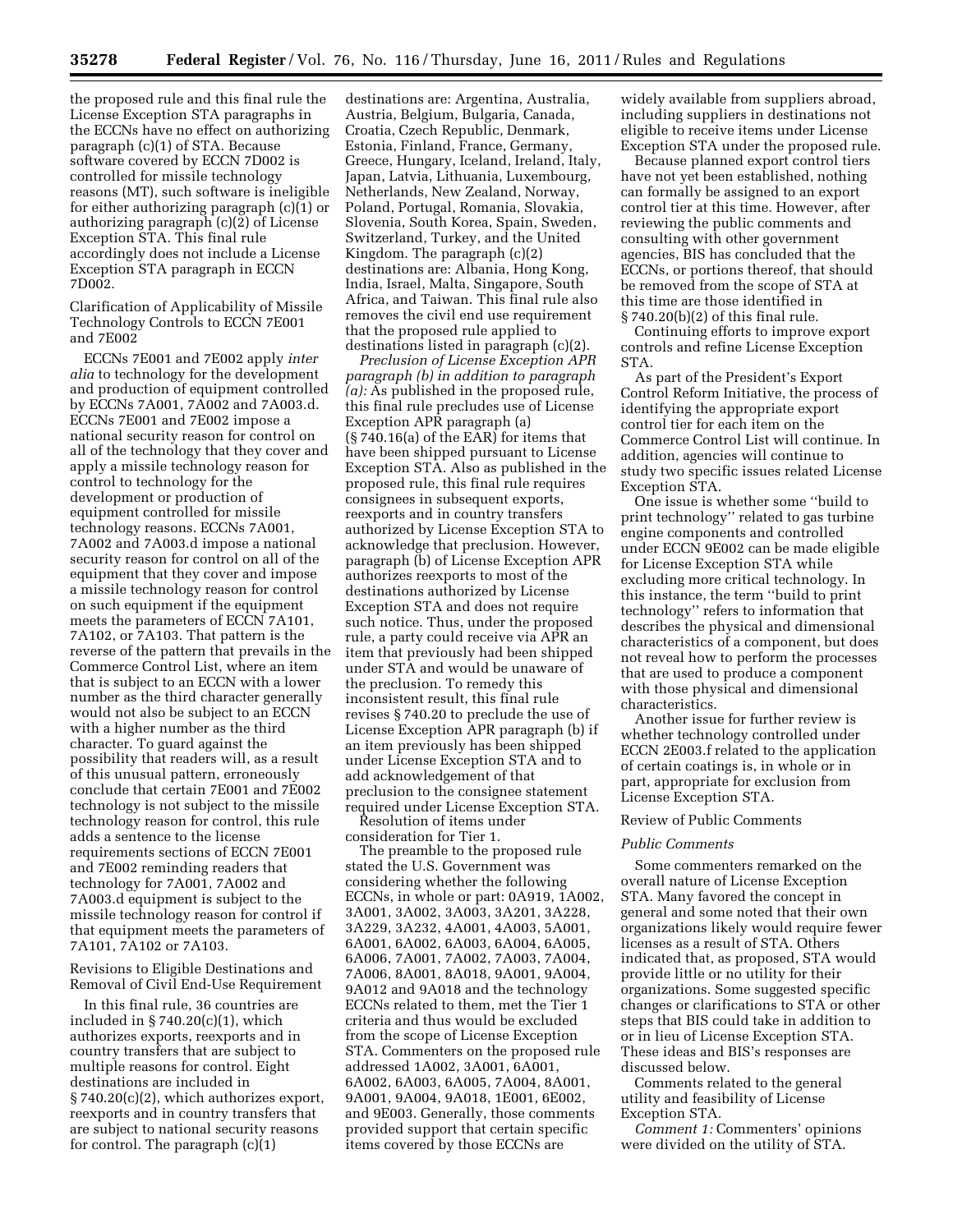Some believed that the license exception would substantially reduce the number of licenses needed by their organizations; others indicated that it would result in little or no change with respect to their transactions that are subject to the EAR.

*Response:* BIS recognizes that License Exception STA does not address all issues of public concern or even all issues that have been identified as pointing to a need for export control reform. As noted in the preamble to the proposed rule, License Exception STA is only one step in the Administration's Export Control Reform Initiative. Other measures will be needed to effect the remaining aspects of that initiative.

*Comment 2:* One commenter stated that STA provides no real benefit that is not already obtainable under License Exception GBS and that the latter lacks the documentation requirements and restrictions of STA. Several commenters indicated that they thought the restrictions and documentation requirements under STA would limit its utility.

*Response:* BIS agrees that parties who engage only in transactions that currently do not require licenses or that currently are eligible for License Exception GBS would not benefit from License Exception STA. A party may continue to use License Exception GBS to the extent the export at issue is within the scope of that exception. However, because License Exception STA is available for more ECCNs than is License Exception GBS, some parties will benefit from this new license exception.

*Comment 3:* Several commenters expressed concern that STA did not go far enough and cited unnamed ''government officials'' as having predicted that STA will replace GBS once the State and Commerce lists are merged.

*Response:* BIS currently has no plan to remove License Exception GBS from the EAR. Determining whether GBS will be needed in a regulatory scheme based on a single control list is premature and beyond the scope of the proposed rule.

*Comment 4:* Some commenters expressed concern that without broader license exceptions, BIS might be unable to handle the volume of licenses that it is likely to encounter once certain items are transferred from the United States Munitions List to the Commerce Control List. These commenters stated that although BIS's projection of License Exception STA replacing over 3,000 licenses annually is not insignificant, it is ''not a large portion of the low risk licensing volume currently facing BIS.'' Finally, these commenters stated that

the State Department faced a 10,000 case backlog in 2007 and recommended that BIS proactively address potential increases in exports and minimize transaction-by-transaction authorization requirements in order to avoid a similar situation.

*Response:* BIS recognizes that a transfer of a large number of items from the United States Munitions List to the Commerce Control List could significantly increase BIS's workload and, without adequate preparation, could result in backlogs and delays. BIS is working to develop means for addressing those concerns. However, License Exception STA is intended to provide a more efficient method of shipping items currently subject to the EAR to destinations that present a relatively low risk of diversion. Concerns about future transfers of items from the United States Munitions List are beyond the scope of the proposed rule.

*Comment 5:* Some commenters on this topic proposed a range of changes to the EAR other than License Exception STA to address to the perceived need for fewer situations in which transaction-by-transaction authorization is required. Such proposals were: (i) Simply removing license requirements by removing X's from the boxes in the Country Chart table [Supp. No. 1 to part 738 of the EAR]; (ii) broadening the validated end-user program; (iii) creating an open general license similar to that used by the United Kingdom; and (iv) creating an intra-company transfer license that imposes fewer requirements on users than BIS's 2008 proposal on that subject.

*Response:* License Exception STA is intended as an initial step in a broad export control reform effort. It recognizes, consistent with U.S. international commitments, a limited group of destinations in which the risk of diversion to unauthorized destinations, parties or uses is low. It also imposes certain safeguards to provide reasonable assurance that items exported, reexported, or transferred pursuant to STA will not be diverted outside that group. Each of the types of proposed revisions noted above was considered. BIS ultimately determined that a license exception approach is the best way to address the goals of this aspect of the reform effort, which primarily include reducing the licensing burden with respect to exports to a limited group of destinations, consistent with U.S. international commitments, without a wholesale revision of the EAR, creating a method of notifying foreign consignees about the prohibitions on reexports outside such

destinations, avoiding unintentionally re-imposing previously removed controls, and creating records sufficient for monitoring and enforcement of parties' compliance with the conditions and obligations of STA.

#### Comments Regarding Clarity

*Comment 6:* One commenter stated that the effects of License Exception STA on encryption are unclear and asked whether License Exception ENC reporting requirements apply to an encryption item exported under License Exception STA.

*Response:* The final rule does not permit items controlled for encryption reasons to be exported, reexported or transferred under License Exception STA. Accordingly, any lack of clarity on this point that may have been present in the proposed rule need not be addressed in the final rule.

*Comment 7:* One commenter stated that BIS needs to make clear that items controlled for antiterrorism (AT) reasons are not excluded from STA. The commenter noted that a license is not required for AT reasons for any STA eligible destination.

*Response:* This commenter's observation about the lack of an AT license requirement for any STA eligible destination is correct with respect to destination-based license requirements (although Part 744 of the EAR may impose an AT license requirement for specific end uses or end users in any destination). Like other License Exceptions in the EAR, STA would be used only where a license requirement exists; if no license is required there is no need to consider STA or any other license exception. Although most ECCNs include antiterrorism as a reason for control, that reason for control currently imposes a license requirement for only five destinations, none of which is eligible for STA. Although the absence of a reference to antiterrorism controls in License Exception STA might cause some readers to conclude erroneously that *items* controlled for antiterrorism reasons may not be shipped under license exception STA, adding such a reference might cause some readers to conclude erroneously that exports, reexports, and in country transfers to which antiterrorism controls *do* apply may be consummated under License Exception STA. The latter error has greater potential for harm than the former. Therefore, BIS does not believe that a change to the regulatory text on this point is desirable.

Comments regarding deemed exports. *Comment 8:* Two commenters addressed the applicability of License Exception STA to deemed exports. One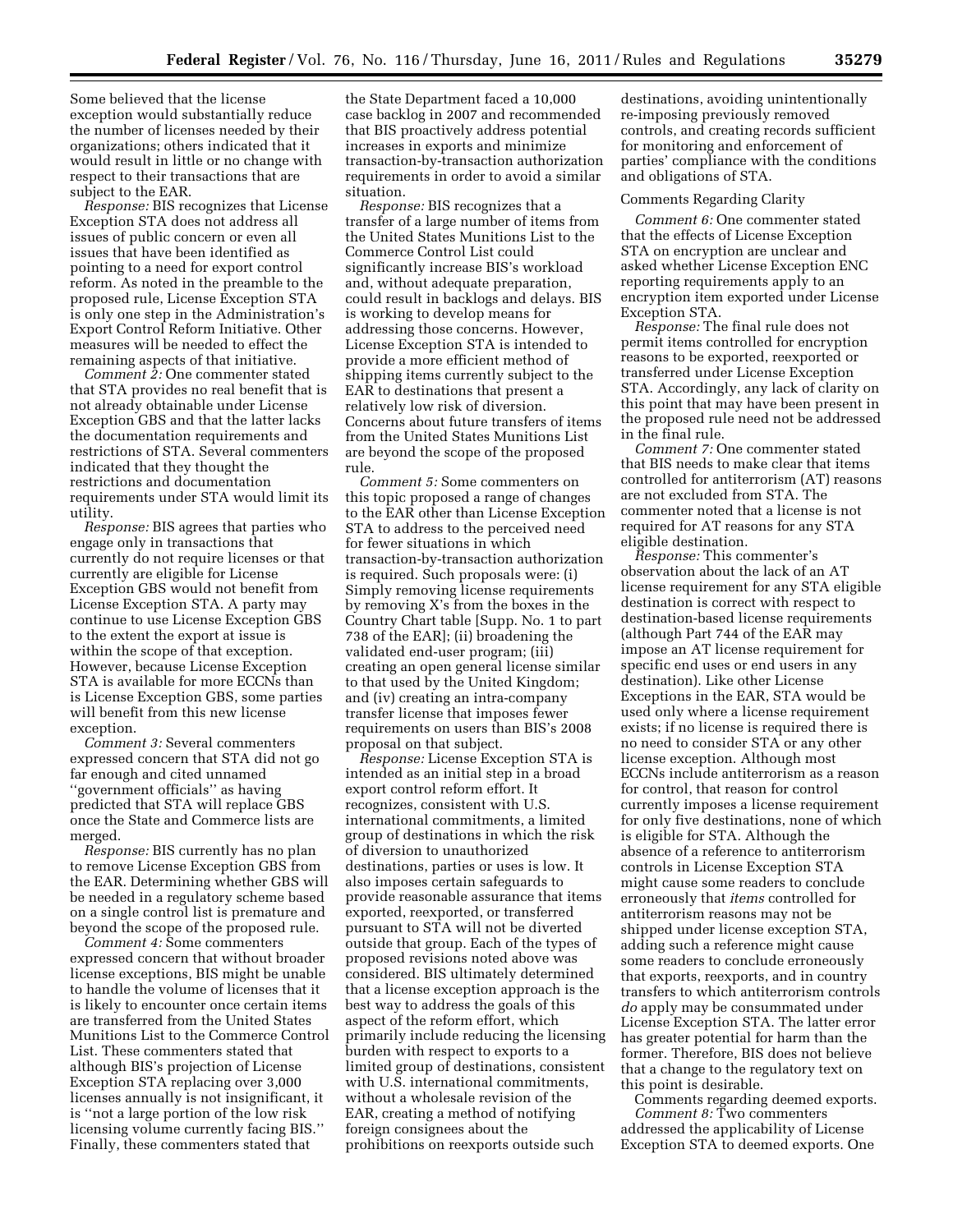indicated that it read the proposed rule as permitting License Exception STA to be used for deemed exports but suggested that specific authorizing language be added to STA for clarity. Another stated that STA would be useful for deemed exports and would be useful for some exports to some foreign subsidiary employees.

*Response:* BIS's intent in publishing the proposed rule was for License Exception STA to authorize deemed exports. However, upon further review, BIS has concluded that the requirements to furnish ECCNs, to obtain a consignee statement, and to provide a destination control statement are not likely to be relevant or useful in deemed export situations, which typically involve an employer-employee relationship or researcher collaborations. Accordingly, this final rule changes § 740.20 to address deemed exports and reexports separately from other exports and reexports. Releases of source code and technology are explicitly authorized. The authorization paragraphs explicitly refer to nationals of the destinations listed therein. Deemed exports and reexports are therefore explicitly authorized under License Exception STA. The ECCN notification, consignee statement, and destination control statement requirements are replaced with a requirement that the releaser of the technology or source code notify the recipient of the restrictions on further release. The notification must either expressly inform the recipient that the EAR impose limits on further disclosure or must be in the form of an agreement in which the recipient agrees to limits on further disclosure. Any such agreement must impose limits that are equivalent to or more restrictive than all limits on further disclosure that are imposed by the EAR. The notification must be in writing. The notification may be in a separate document or included in a document such as a contract or a nondisclosure agreement. If the document has an expiration date, it must provide that the restrictions on disclosure do not expire.

Recommendation for new process for public input on eligible ECCNs for License Exception STA.

*Comment 9:* One commenter recognized that statutory restrictions and regime controls place some restrictions on BIS. That commenter, however, recommended that BIS state in the final rule that it will conduct regular reviews of ECCNs and set up a process whereby exporters could submit a request to BIS setting forth the reasons that a particular ECCN should be eligible for STA.

*Response:* BIS is reviewing the Commerce Control List as a whole as part of the Administration's Export Control Reform Initiative. In addition, the EAR (including the Commerce Control List) will be subject to the retrospective review requirements of Executive Order 13563. Those who wish to recommend any change to License Exception STA or any other provision of the EAR may do so in a number of ways, such as: informal contacts with BIS; contacting one of the technical advisory committees that advise BIS; or petitioning BIS for issuance, amendment or repeal of a rule, as contemplated by  $\S 756.1(a)(1)$  of the EAR. Although always open to suggestions, BIS does not plan to set up a special process to receive proposed changes to License Exception STA.

*Comment* on end use restrictions in  $§ 740.20(c)(2)(ii)$  in the proposed rule.

*Comment 10:* One commenter stated that by including the phrase ''other than a military end use as defined in § 744.21 of the EAR'' in the definition of ''civil end use" in proposed  $\S 740.20(c)(2)(ii)$ , the proposed rule essentially took the China End Use Rule and applied the foreign policy behind that rule to a much larger group of countries even though many of those countries are not subject to the same foreign policy considerations as is China.

*Response:* Because the final rule does not include a civil end-use requirement, a discussion of whether the definition of civil end-use in § 744.21 is appropriate for STA is unnecessary.

Proposal to expand the scope of STA. *Comment 11:* One commenter recommended that STA should be available for transactions where the exporter and consignee are the same organization.

*Response:* License Exception STA is available for transactions where the exporter and the consignee are the same organization, but only if they otherwise meet the requirements for use of the license exception.

Eligible destination comments. *Comment 12:* Several commenters raised questions regarding the limitations on License Exception STA eligibility for certain countries.

*Response:* BIS has determined that for foreign policy reasons, the lists of destinations eligible for License Exception STA shall be limited to those destinations included in this final rule.

Eligible items comments.

*Comment 13:* Two commenters recommended that items controlled for missile technology reasons should be made eligible for License Exception STA under limited circumstances. One commenter stated that such items are

needed for use in public light water reactors. Another commenter stated that the eligibility of certain items, which are in Category 7 of the Commerce Control List, could be limited to equipment required for or in support of safety of flight.

*Response:* BIS does not have the discretion to include any item controlled for export for missile technology reasons in License Exception STA. Items are controlled on the Commerce Control List for missile technology reasons because they are listed in the Missile Technology Control Regime Annex. The exclusion of items on the Missile Technology Control Regime Annex is based on Section 6(l) of the Export Administration Act and the U.S. commitment to implement the Missile Technology Control Regime Guidelines.

*Comment 14:* One commenter stated that ECCNs 2B232 and 2E001 should be eligible for STA. The commenter noted that manufacturers in China and India make comparable products.

*Response:* ECCN 2B232 and the portion of 2E001 that addresses technology for the development of equipment controlled under 2B232 are controlled for nuclear proliferation reasons. Under both the proposed rule and this final rule, their License Exception STA eligibility is limited to the destinations in  $\S 740.20(c)(1)$  for foreign policy reasons.

*Comment 15:* One commenter stated that it needs to ship items that are covered by ECCN 2B350 predominantly to Taiwan, Singapore, China and Israel. The commenter stated that it currently has about 100 licenses and that license requirements make it uncompetitive and cause it to lose business. This commenter asserted that similar parts made in South Korea can get a license in one to two weeks. A better approach than the proposed rule would be to allow less sensitive components to be exported without a license to more destinations.

*Response:* For such destinations as Taiwan, Singapore and Israel, which are destinations listed in § 740.20(c)(2), BIS proposed that License Exception STA may be used for transactions in which the only applicable reason for control is national security. ECCN 2B350 is controlled for chemical and biological weapons reasons. BIS has retained this limit in the final rule for foreign policy reasons.

*Comment 16:* One commenter stated that exclusion of CCL Category 3 and 4 items would limit the utility of License Exception STA.

*Response:* Commerce Control List Categories 3 and 4 are not excluded in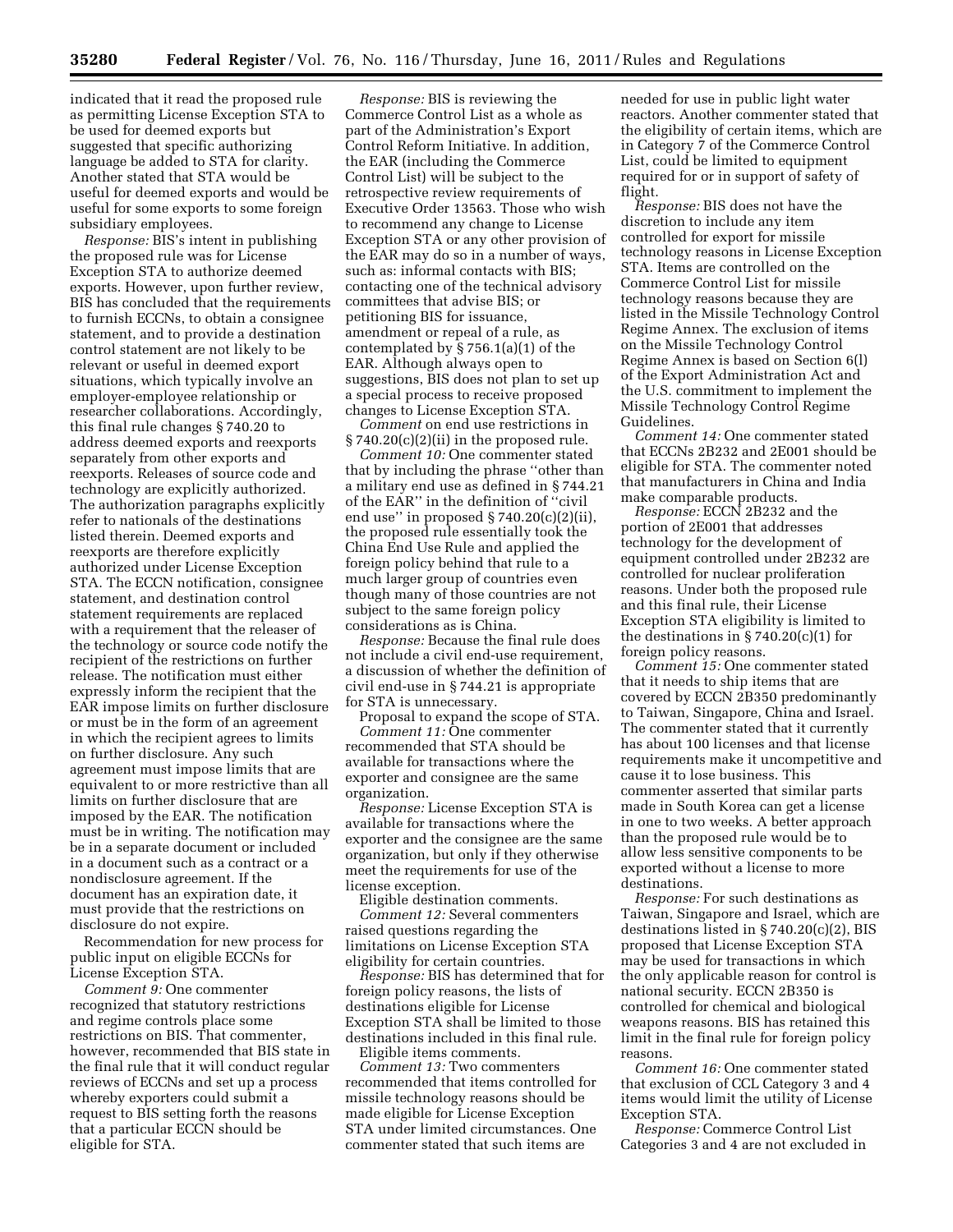their entirety from STA. All or portions of some ECCNs in Categories 3 and 4 are excluded from eligibility to the eight destinations listed in § 740.20(c)(2) because they cover items on the Wassenaar Arrangement Sensitive List. This limitation on items eligible for export to destinations listed in  $\S 740.20(c)(2)$  was included in the proposed rule, and BIS has concluded that retaining the rule's limit of eligibility for License Exception STA for these destinations to non-Sensitive List items is appropriate for foreign policy reasons.

*Comment 17:* One commenter stated that ECCN 6A002.a.2 and .a.3 should be eligible for § 740.20(c)(1) destinations.

*Response:* Under both the proposed rule and this final rule, ECCNs 6A002.a.2 and .a.3 are eligible for § 740.20(c)(1) destinations except for those portions of paragraph .a.3 that are subject to control for missile technology (MT) reasons. For the reason noted in the response to *Comment* 13 above, BIS is not making MT controlled items eligible for License Exception STA. Portions of 6A002.a.2 and all of 6A002.a.3 are ineligible for § 740.20(a)(2) destinations because they are on the Wassenaar Arrangement Sensitive List.

*Comment 18:* Two commenters stated that ECCN 6A003.b should be eligible for the 127 destinations set forth in § 740.20(c)(2) of the proposed rule and one of those commenters also stated that ECCN 9A018.b should be eligible.

*Response:* The STA paragraph for ECCN 6A003 excludes all of paragraphs .b.3 and .b.4 from STA eligibility if the destination is one of the destinations in paragraph (c)(2) of the proposed rule (eight destinations in this final rule). BIS developed the STA paragraphs to provide a reasonable balance between the policy of excluding items on the Sensitive List from eligibility under § 740.20(c)(2) and the need to make the regulations as clear as possible within substantive policy constraints. Rewriting the STA paragraph in 6A003 to match exactly the Sensitive List would add significantly to the length and complexity of the entry while providing relatively little change in the scope of eligible transactions. Moreover, ECCN 6A003.b.3 and .b.4.b are also controlled for regional stability reasons. Thus, even if the STA paragraph in 6A003 were rewritten to match the text of the Sensitive List exactly, the items in 6A003.b.3 and .b.4.b would continue to be excluded from eligibility under § 740.20(c)(2) because of their regional stability control. ECCN 9A018.b is also subject to a regional stability control

and, consistent with the policy stated above, is not eligible for  $\S 740.20(c)(2)$ .

*Comment 19:* One commenter recommended that ECCN 6A001.a.2.d.1 (certain underwater heading sensors), .a.2.b.7 (certain towed hydrophone arrays) and .a.2.e.1 (certain bottom or bay cable systems) be made eligible for § 740.20(c)(2) destinations. Without such eligibility, the ability to use STA to send repair items to vessels in port is limited. These items do not require a license to go to destinations in Country Group A:1 (Supp. No. 1 to Part 740 of the EAR), which includes most of the destinations eligible under § 740.20(c)(1). This commenter stated that if License Exception STA results in the repeal of License Exception RPL, it would be at a disadvantage.

*Response:* This final rule excludes items listed on the Wassenaar Arrangement Sensitive List from destinations listed in § 740.20(c)(2). As set forth in the response to *Comment* 16, BIS has concluded that limiting these destinations to non-Sensitive List items is appropriate for foreign policy reasons. That said, BIS is not eliminating License Exception RPL. In addition, BIS can make one change to the 6A001 STA paragraph to track more accurately the Wassenaar Arrangement Sensitive List without adding undue length and complexity to the ECCN. Paragraph .a.2.a.4 is not on the Wassenaar Arrangement Sensitive List. Therefore, BIS is adding the phrase ''except .a.2.a.4'' immediately following the phrase ''or 6A001.a.2 in the STA paragraph of the License Exception Section of ECCN 6A001.''

*Comment 20:* One commenter recommended that items in ECCN 8A001.c (unmanned tethered submersible vehicles) be made eligible for § 740.20(c)(2). The commenter noted that such vehicles already do not require a license for most of the 37 destinations in proposed  $\S 740.20(c)(1)$ and so STA would not affect the licensing burden for these items to any great degree. This commenter stated that allowing full STA eligibility for these items would be consistent with the Wassenaar Arrangement's best practices agreed to at the 2006 Wassenaar Arrangement plenary meeting, which allows license exceptions for sensitive list items. Other Wassenaar members allow exports without an individual license. For example the United Kingdom permits such exports under an open general license. The safeguards imposed by License Exception STA allow for sensitive list items to be controlled and monitored consistent with U.S. national security interests and regime obligations. These vehicles

cannot go far from their support vessel, cannot be preprogrammed and require considerable support equipment. In some cases a vessel or rig must be modified to handle the equipment and restored when the equipment is removed making diversion of such vehicles to military uses unlikely. Unmanned tethered submersible vehicles are not as sensitive from a national security perspective as untethered submersibles. Excluding 8A001.c unmanned tethered submersible vehicles while allowing 8A001.a manned tethered submersibles full STA treatment would be inconsistent.

*Response:* Notwithstanding the arguments made in the *Comment,* BIS has determined that retaining the limitation set forth in the proposed rule that STA authorization for Wassenaar Arrangement Sensitive List items (as 8A001.a items are) is available only to the destinations listed in  $\S 740.20(c)(1)$ of this final rule is necessary for foreign policy reasons.

Comments on information and consignee statement requirements.

BIS received a number of comments on the proposed requirements to provide safeguards against diversion that were set forth in the proposed rule. Those safeguards are: the requirement to provide the consignee with the item description and ECCN; the requirement to obtain assurances from the consignee; and the requirement to furnish a special STA destination control statement. Some of the comments applied to the safeguards as a whole and others to specific safeguard measures.

Comments regarding the safeguards as a whole.

*Comment 21:* Some commenters stated that manufacturers already have processes in place to notify consignees not to reexport in violation of the EAR and to provide ECCNs and destination control statements or that language typically found in sales contracts and purchase order agreements is a more effective means of communicating compliance obligations.

*Response:* Although BIS encourages parties trading in items subject to the EAR to inform their customers of EAR requirements and responsibilities of parties to the transaction, in general the EAR do not require parties to do so. License Exception STA could not function in its intended manner unless all exporters, reexporters, transferors and consignees are aware of their specific responsibilities. Some form of mandatory notice is, therefore, necessary.

*Comment 22:* One commenter stated that the STA safeguards transferred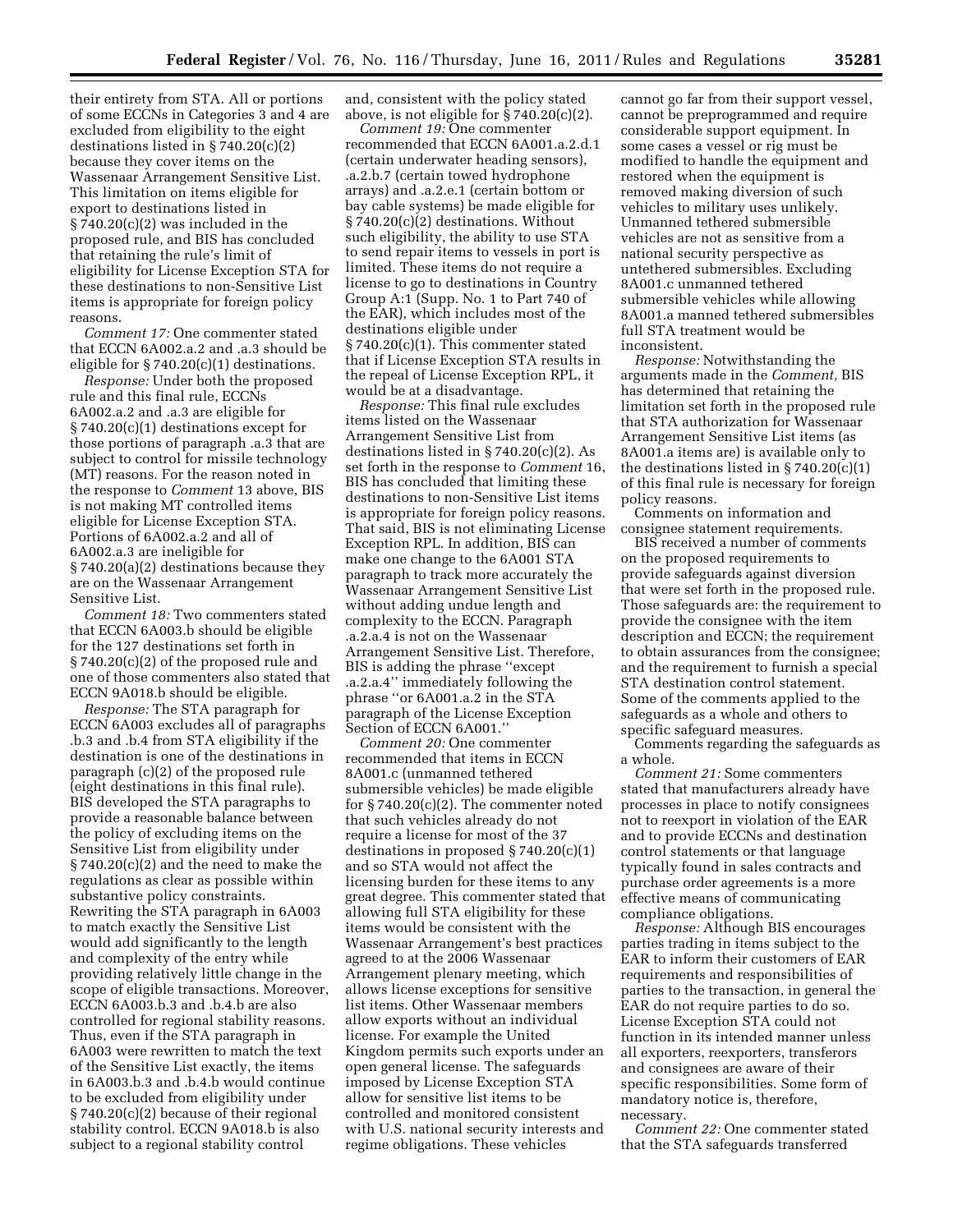compliance responsibilities from the exporter to the consignee.

*Response:* BIS does not believe that the creation of License Exception STA or the specific safeguard requirements that STA imposes constitute a ''transfer'' of responsibilities from one party to another. All parties dealing with items that are subject to the EAR are responsible for compliance with those regulations. The safeguard requirements of License Exception STA are intended to place parties on notice of their responsibilities and to verify that they are aware of, and will comply with, such responsibilities.

Comments regarding the requirement to furnish the Export Control Classification Number.

*Comment 23:* Several commenters stated that the requirement to furnish an ECCN is unnecessary. The reasons those gave were: ECCNs are already provided on the invoice and air waybill; the EAR already require the ECCN at least for the initial export; the ECCN is required in the STA consignee statement; and it would be difficult for U.S. exporters to verify that foreign buyers pass ECCN information along to their customers.

*Response:* Although BIS encourages parties to notify their consignees of the EAR, compliance responsibilities, and other information that would aid compliance such as ECCNs, such activities are generally not required under the EAR. License Exception STA is intended to remove the burden of applying for a license in exports, reexports and in country transfers that are limited to certain destinations where there is a relatively low risk of diversion. Requiring that consignees be notified of the ECCN provides reasonable assurance that the consignee will be on notice that the item it is receiving is sensitive and that further distribution without a U.S. license must be restricted to the destinations for which no license is required, or for which STA or some other License Exception provides authorization.

The EAR do not require exporters to monitor the conduct of foreign buyers to verify that they pass on ECCN information to their customers. The EAR do, however, prohibit, among other things, selling, transferring, transporting or servicing items subject to the EAR with knowledge that a violation has, will, or is intended to take place with respect to that item.

*Comment 24:* One commenter asked who would be responsible if an erroneous ECCN is supplied and, as a result, the consignee reexports an item using License Exception STA in a transaction that is not authorized by STA. The commenter recommended

that the reexporter not be liable in such a case.

*Response:* BIS believes that the consignee should be able to place reasonable reliance on the ECCN furnished by its supplier in License Exception STA transactions. Accordingly, the final rule states that for purposes of determining reexport or transfer eligibility under STA, the consignee may rely on the ECCN provided to it by the party required to furnish the ECCN to the consignee unless the consignee ''knows'' that the ECCN is in error. The term ''know'' has the same meaning as the term "knowledge" in  $\S$  772.1 of the EAR.

Comments regarding the requirement to obtain consignee statement.

*Comment 25:* Several commenters proposed that one consignee statement be permitted for multiple transactions. Various proposals were to allow a single statement for a specific project, a specific contract, a specific time period or for all items to be shipped to that consignee under STA. One commenter suggested that License Exception STA as proposed actually allows for a single statement to cover multiple shipments but clarification is desirable.

*Response:* BIS agrees that a single consignee statement should be able to cover more than one transaction for the reasons provided by commenters and is revising the final rule to explicitly so state. These revisions are described more fully under the topic heading ''Final Rule Revisions to License Exception STA Safeguards'' below.

*Comment 26:* One commenter stated that the requirement for a consignee acknowledgement is in direct opposition to BIS's statement that the eligible destinations are ''low risk.''

Another commenter stated that the requirement for reexporters and transferors to obtain a statement from their consignees would impose a burden on a particular country's exporters without providing additional safeguards to U.S. export controls because that country has stringent export controls based on the same multilateral regimes as the United States. Several commenters noted that foreign customers are often reluctant or unwilling to acknowledge U.S. jurisdiction and suggested that this requirement continues a perception that dealing with U.S. companies is difficult.

*Response:* An important purpose of the consignee statement is to ensure that the consignee is aware that the item has been shipped under a license exception that is limited to low risk destinations and agrees to take steps that will keep the item from leaving those destinations without authorization. It is integral to

the overall purpose of STA, which is to provide license exception shipments throughout a group of low risk destinations. Regime membership is a key part of the overall structure for export controls in an importing country. STA is based, in part, on that structure but focuses further on actual transactions to ensure controlled items are properly exported and reexported.

*Comment 27:* One commenter suggested that the requirement to obtain a consignee statement should not be needed for destinations in § 740.20(c)(2) because the eligible items are less sensitive than those available to destinations listed in § 740.20(c)(1). This commenter noted that BIS has ample existing means of identifying violations and enforcing STA restrictions, including post shipment verifications and placing violators on the Entity List.

*Response:* The purpose of the consignee statement is to make sure that the consignee is aware that the item has been shipped under a license exception that is limited to low risk destinations. It is integral to the overall purpose of STA, which is to provide license exception shipments throughout a group of low risk destinations. Although the items eligible to § 740.20(c)(2) destinations are less sensitive than those eligible to  $\S 740.20(c)(1)$  destinations, the items are still sufficiently sensitive that obtaining the consignee's acknowledgement of the limits of STA is necessary to provide reasonable assurance that the item will not be reexported beyond the low risk group of authorized destinations.

*Comment 28:* This commenter also suggested that if the consignee statement is retained, three specific provisions are unnecessary. First, the provision in which the consignee agrees not to export, reexport or transfer in violation of the EAR is not needed because it merely duplicates the requirements of the regulations. Second, consignees in  $\S 740.20(c)(2)$  destinations should not be required to acknowledge that items shipped under STA may not subsequently be shipped under License Exception APR paragraph (a) because that paragraph does not authorize reexports from any § 740.20(c)(2) country. Third, the requirement to agree that items shipped under § 740.20(c)(2)(ii) [125 destinations in the proposed rule] may be used only in a civil end use is unneeded because it repeats a restriction in part 744 of the EAR and creates an unreasonable burden on all parties in a chain of transactions who are, in effect, agreeing not to incorporate the exported item into a United States Munitions List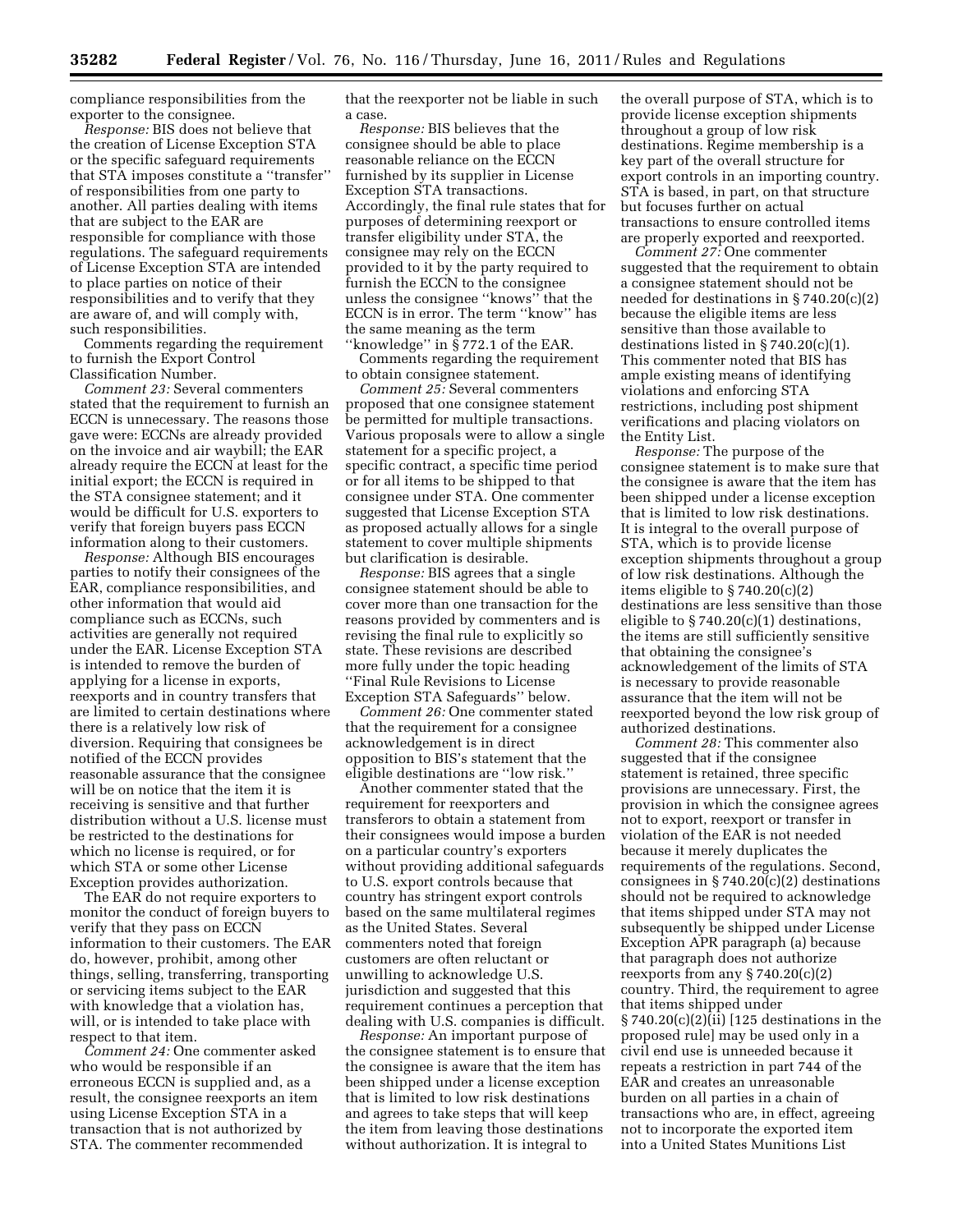defense article. This burden is particularly problematic for manufacturers of materials.

*Response:* License exception STA authorizes exports, reexports and in country transfers in sensitive items that otherwise would require a license. As such, requiring acknowledgement of the regulations that apply to the shipment is reasonable.

This commenter correctly notes that License Exception APR paragraph (a) does not directly authorize any reexport from a destination listed in § 740.20(c)(2). However License Exception STA does authorize reexports from places listed in  $\S 740.20(c)(2)$  to destinations listed in § 740.20(c)(1) and License Exception APR paragraph (a) does authorize reexports from those (c)(1) destinations to other destinations that are not eligible for STA. For the safeguards of License Exception STA to function effectively, all reexporters must notify their consignees of the STA restrictions. The party in a § 740.20(c)(2) location will need to be on notice of the APR paragraph (a) restriction in order to be able to obtain the needed assurance from any party in a  $\S 740.20(c)(1)$ destination to which it reexports.

Because this final rule removes the civil end use limitation from § 740.20(c)(2), the requirement to agree to that limitation is not needed and this final rule removes it from the consignee statement.

Comments regarding the destination control statement.

*Comment 29:* Some commenters objected to the special STA destination control statement, which under the proposed rule, the exporter, reexporter, or transferor would need to place on export control documents that accompany the shipment. The stated reasons for the objections were that the requirement would be superfluous to other EAR provisions, the cost and complexity of the requirements would discourage use of License Exception STA, and that a second destination control statement is not needed or would not be effective.

*Response:* After review of the comments and further consideration, BIS has concluded that some form of notice to the consignee that the items it is receiving are subject to STA is needed. However that notice need not take the form of a destination control statement. Accordingly, BIS is replacing the destination control statement requirement with the notice requirement that is described under the heading ''Final Rule Revisions to License Exception STA Safeguards'' below.

Final Rule Revisions to License Exception STA Safeguards.

The proposed requirements to furnish an ECCN, to obtain a consignee statement and to furnish a destination control statement were intended to operate in concert to provide assurance against diversions. To address the points raised by some of the commenters regarding those proposed requirements while maintaining their concerted nature, BIS is making the changes described below.

The final rule adds clarifying language to  $\S 740.20(d)(1)$  and (2) stating that the Export Control Classification Number furnished to the consignee may be used for multiple shipments of the same item by a given exporter to a given consignee under License Exception STA so long as the information remains accurate. The final rule also provides that for purposes of determining reexport or transfer eligibility under STA, the consignee may rely on the ECCN provided to it by the party required to furnish the ECCN to the consignee unless the consignee knows that the ECCN is in error. The term ''know'' has the same meaning as the term ''knowledge'' in § 772.1 of the EAR.

The final rule revises § 740.20(d)(2) to provide that one consignee statement may be used for multiple shipments of the same item by the same exporter to the same consignee under License Exception STA provided descriptions of the item(s), ECCN(s) and names of the parties remain accurate. The final rule also removes the provision calling for the consignees' agreement that items shipped to certain destinations will be used only for civil end uses because the final rule does not impose a civil end use limitation. To facilitate verification of compliance with the consignee statement requirement, the final rule requires the exporter, reexporter, and transferor to maintain the specific consignee statement that is associated with each shipment and a log or other record that identifies each shipment made under License Exception STA and identifies the specific consignee statement that is associated with each shipment.

The final rule replaces the destination control statement with a requirement that the exporter, reexporter or transferor, as applicable, notify the consignee in writing that the shipment is made pursuant to License Exception STA. The notice must either specify which items are subject to License Exception STA or state that the entire shipment is made pursuant to License Exception STA. The notice must clearly identify the shipment to which it

applies. The written notice may be conveyed by paper documents or by electronic methods such as facsimile or email.

BIS believes that with these changes, the STA safeguards provide appropriate assurances that items shipped under License Exception STA will remain within the group of low risk destinations without placing excessive and complex burdens on parties trading items subject to the EAR.

Comments regarding the License Exception STA paragraphs.

*Comment 30:* The STA paragraphs, which appear in 49 ECCNs in this final rule, designate those ECCNs or portions thereof as ineligible for License Exception STA if the destination is listed in § 740.20(c)(2) of the EAR. Those exclusion paragraphs have no effect on the availability of STA for destinations listed in § 740.20(c)(1) of the EAR. Some commenters indicated that these exclusion paragraphs were confusing and would lead readers to conclude erroneously that the designated ECCNs or the designated portions were ineligible for License Exception STA for all destinations. In addition, some of the commenters appear to have misinterpreted the meaning of the STA exclusion paragraphs in exactly that manner. Commenters offered several suggestions to address this source of confusion.

One suggestion was to employ two STA paragraphs in each ECCN on the Commerce Control List, one paragraph would state whether STA is eligible for destinations listed in § 740.20(c)(1) and the other would state whether the License Exception is eligible for destinations listed in § 740.20(c)(2). Each paragraph would take into account all of the reasons for control in the ECCN and any other relevant factors including whether the item is on the Wassenaar Arrangement Sensitive List.

Another suggestion was to use some annotation in the STA paragraphs such as STA 1 for § 740.20(c)(1) and STA 2 for § 740.20(c)(2).

A third suggestion was to reference the number of destinations that are excluded by the paragraph.

A fourth suggestion was to create a matrix that would show the STA eligibility for each ECCN and destination.

*Response:* BIS has decided to adopt the third suggestion in this final rule. Because the number of destinations listed in  $\S 740.20(c)(2)$  in the final rule is eight compared to 36 eligible destinations under § 740.20(c)(1), BIS believes that the best solution is to modify the STA paragraphs to reference the number of destinations in addition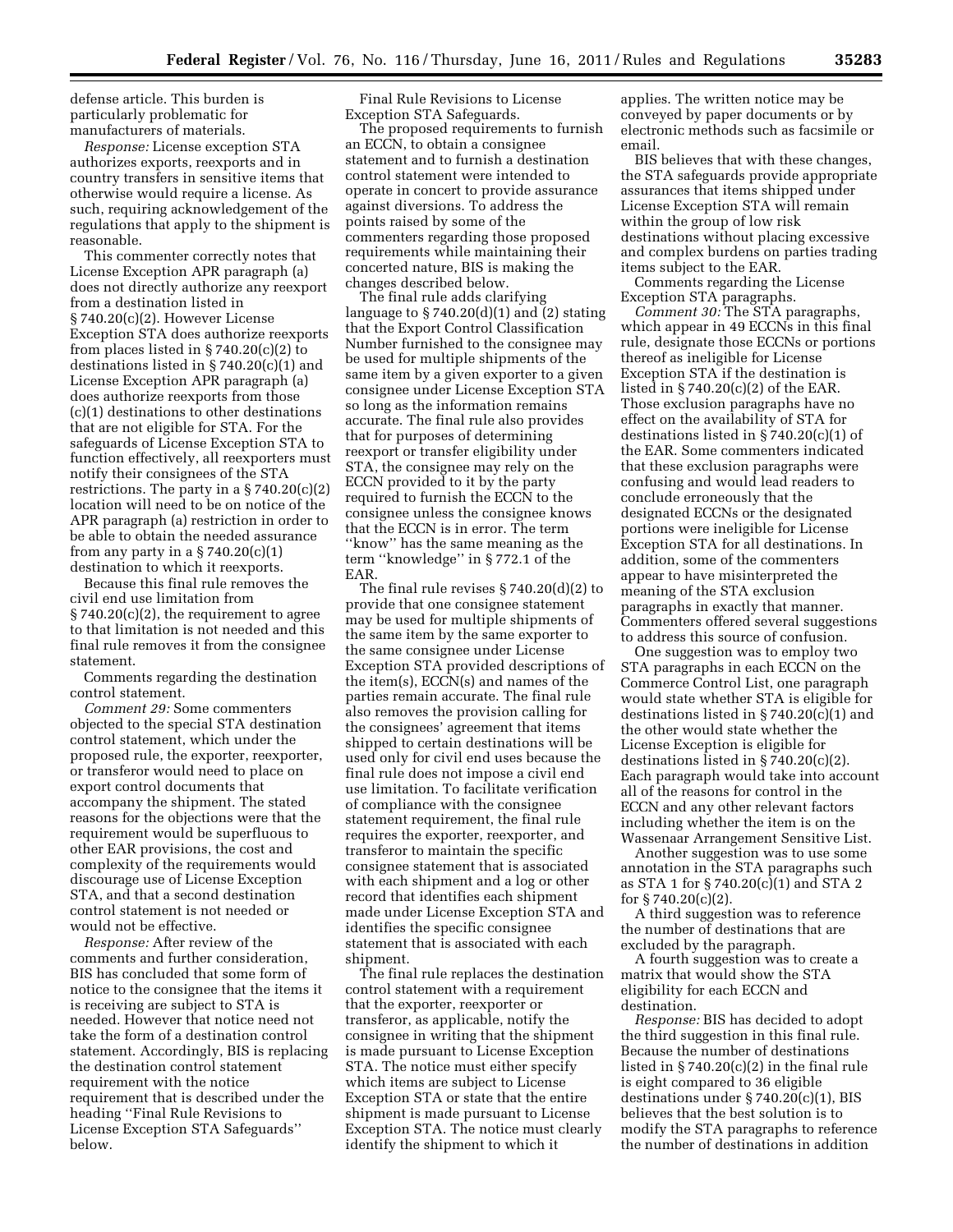to referencing the relevant STA eligibility paragraph, *i.e.* § 740.20(c)(1) or (c)(2).

Accordingly, the STA exclusion paragraphs in this final rule have the format: ''License Exception STA may not be used to ship [list ineligible items] to any of the eight destinations listed in § 740.20(c)(2).'' The words ''or transmit'' immediately follow the words ''to ship'' in software or technology ECCNs to be consistent with terminology used elsewhere in the EAR. BIS decided not to introduce STA paragraphs into every ECCN because ECCNs that include multiple reasons for control would require lengthy and complex STA paragraphs. This complexity would be compounded in the case of software and technology ECCNs in which one ECCN often encompasses not only multiple reasons for control but also references to multiple commodity ECCNs.

BIS decided not to adopt separate annotations such as STA1 and STA2 for the two authorizing paragraphs for two reasons. First, to be fully effective, this suggestion would require that the notations be in every ECCN, creating the same length and complexity issues noted above. Second, every License Exception paragraph in the Commerce Control List is designated by the symbol that is used to report shipments under that License Exception in the Automated Export System. All shipments under License Exception STA are to be reported under the symbol STA. Use of two different designators for a single license exception in the Commerce Control List could cause public confusion about the procedure for reporting License Exception STA shipments.

BIS decided not to attempt to describe STA eligibility in the form of a matrix because this technique also would produce an unduly complex document. Such a matrix would have to account for every destination in the world and every paragraph of every ECCN, making it far larger than the current Country Chart found at Supp. No. 1 to part 738 of the EAR. The STA paragraphs apply to only eight destinations and to 49 ECCNs. BIS believes that revising the STA paragraphs themselves is a more practical way to reduce the possibility of confusion pointed out by these commenters.

# *Specific License Exception Provisions Scope*

The license exception applies only to Commerce Control List based license requirements. Transactions in which a license is required because of an enduse—such as a proliferation end use

described in part 744 of the EAR or a proscribed end user (such as a party on the Entity List in part 744 of the EAR) or because the destination is subject to an embargo or special restrictions in part 746 of the EAR, are not eligible for License Exception STA. Items on the Commerce Control List that are subject to the encryption items (EI), short supply (SS), surreptitious listening (SL), missile technology (MT), or chemical weapons (CW) reasons for control are not eligible for License Exception STA because of various requirements imposed by statutes, treaties or U.S. implementation of international commitments. Items in ECCNs 0A981, 0A982, 0A983, 0A985 or 0E982 are not eligible. Those ECCNs apply to equipment designed for the execution of human beings, specially designed implements of torture, law enforcement restraint devices, discharge type arms and devices designed to administer electric shocks and certain related technology. The human rights concerns associated with those items are sufficiently great to justify precluding use of License Exception STA.

Items in ECCNs 1C351.a, .b, .c, .d.5, .d.6 or .e; 1C352; 1C353; 1C354; 1C360; 1E001 (for 1C351.a, .b, .c, .d.5, .d.6 or .e, 1C352, 1C353, 1C354 or 1C360) or in ECCN 1E351 may not be shipped pursuant to License Exception STA because those ECCNs cover certain pathogens and toxins that have potential uses in developing chemical or biological weapons. Commodities in ECCN 1C351.d.1, .2, .3, .4, .7, .8, .9, or .10 are eligible for License Exception STA so long as the exports, reexports or transfers are limited to no more than 100 milligrams of any one toxin per shipment and no more than six shipments are sent to any one end user in any one calendar year.

License Exception STA may not be used for certain software and technology in Category 9 of the Commerce Control List as noted below.

(A) License Exception STA may not be used for 9D001 or 9D002 ''software'' that is specially designed or modified for the ''development'' or ''production'' of:

(1) Components of engines controlled by ECCN 9A001 if such components incorporate any of the ''technologies'' controlled by 9E003.a.1, 9E003.a.2, 9E003.a.3, 9E003.a.4, 9E003.a.5, 9E003.c, 9E003.i (other than technology for fan or power turbines), 9E003.h; or

(2) Equipment controlled by 9B001; or (B) License Exception STA may not be used for 9D001 ''software'' that is specially designed or modified for the ''development'' of ''technology'' controlled by 9E003.a.1, 9E003.a.2,

9E003.a.3, 9E003.a.4, 9E003.a.5, 9E003.c, 9E003.i (other than technology for fan or power turbines) or 9E003.h.

(C) License Exception STA may not be used for 9D004.f or 9D004.g ''software''.

(D) License Exception STA may not be used for 9E001 "technology" according to the General Technology Note for the ''development'' of 9A001.b engines or components of engines controlled by 9A001.b if such components incorporate:

(1) Any of the ''technologies'' controlled by 9E003.a.1, 9E003.a.2, 9E003.a.3, 9E003.a.4, 9E003.a.5, 9E003.c, 9E003.i (other than technology for fan or power turbines) or 9E003.h;

(2) Any of the 9D001 or 9D002 software in paragraphs (A) or (B) above.

(E) License Exception STA may not be used for 9E002 ''technology'' according to the General Technology Note for the ''production'' of components of engines controlled by 9A001.b if such components incorporate any of the ''technologies'' controlled by 9E003.a.1, 9E003.a.2, 9E003.a.3, 9E003.a.4, 9E003.a.5, 9E003.c, 9E003.i (other than technology for fan or power turbines) or 9E003.h.

(F) License Exception STA may not be used for ''technology'' in 9E003.a.1, 9E003.a.2, 9E003.a.3, 9E003.a.4, 9E003.a.5, 9E003.c, 9E003.i (other than technology for fan or power turbines), 9E003.h.

Authorizations.

This license exception provides two distinct authorizations. One authorization allows exports, reexports or in country transfers to which any (or all) of six reasons for control apply to go to 36 destinations. Another authorization allows less sensitive items where exports, reexports and in country transfers subject to only national security reasons for control to go to eight additional destinations. National security-controlled items that are ineligible for the latter authorization are identified by the new STA paragraphs in the ''License Exceptions'' sections of 49 ECCNs on the Commerce Control List. Thus, the STA exclusion paragraph serves the opposite function of a typical list-based license exception paragraph. The typical license exception paragraph in an ECCN identifies items that are eligible for a license exception rather than those that are ineligible.

Authorization for Items Controlled for Multiple Reasons to 36 Destinations.

If the only reason(s) for control that impose(s) a license requirement on the export, reexport or in country transfer is (are) national security (NS); chemical or biological weapons (CB); nuclear nonproliferation (NP); regional stability (RS); crime control (CC); or significant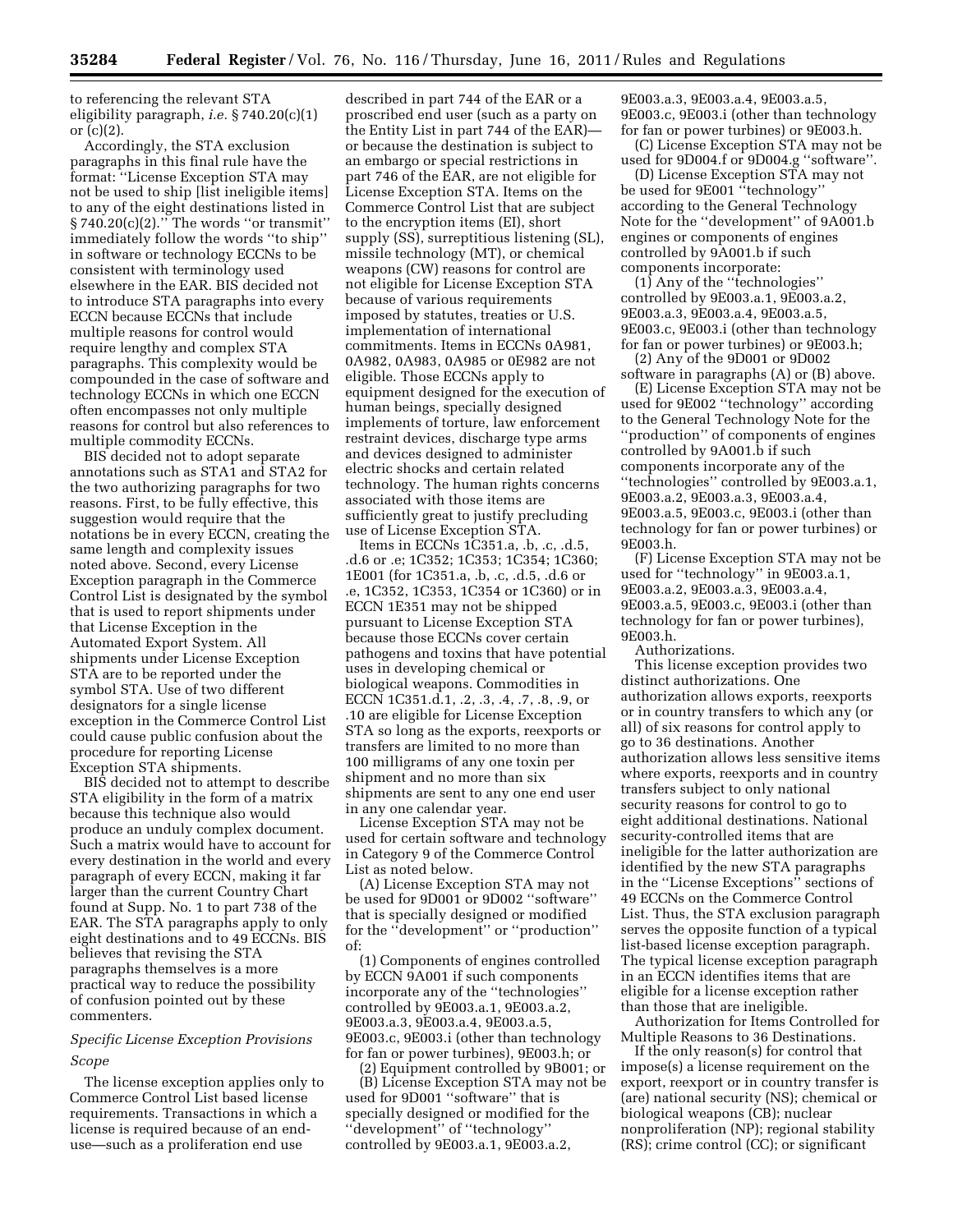items (SI), exports, reexports and transfers (in-country) to 36 destinations as well as releases within a single country of software source code and technology to nationals of the same 36 destinations are authorized, unless otherwise excluded from License Exception STA.

On April 29, 2011, the Under Secretary of Commerce for Industry and Security, pursuant to the authority delegated to him under section 6(n)(2) of the EAA, designated Argentina, Austria, Finland, Ireland, South Korea, Sweden, and Switzerland as eligible destinations for export and re-export of items controlled for crime control (CC), not including ECCNs 0A981, 0A982, 0A983, 0A985 or 0E982, without a license under License Exception Strategic Trade Authorization.

Authorization for Less Sensitive National Security Items to Eight Additional Destinations.

If the only reason for control that imposes a license requirement on the export, reexport or in country transfer is national security (NS) and the item is not designated in the STA sensitive items exclusion paragraph in its ECCN, eight destinations (and nationals thereof) in addition to the 36 noted above are authorized. The STA exclusion paragraphs closely track the Sensitive List of the Wassenaar Arrangement. This rule adds such paragraphs to 49 ECCNs.

Limitations on Subsequent Use of License Exception APR.

Use of License Exception STA precludes subsequent use of License Exception APR paragraphs (a) and (b) (§ 740.16(a) and (b) of the EAR) for items shipped pursuant to License Exception STA.

Conditions That Apply to License Exception STA.

Section 740.20(d) imposes three conditions on exports, reexports and transfers and an alternative set of conditions on deemed exports and deemed reexports made pursuant to License Exception STA.

(1) Exporters must furnish the consignee with the ECCN that applies to each item transferred under License Exception STA. Reexporters and transferors must provide subsequent consignees with the ECCN provided by the exporter or by prior reexporters or transferors. The ECCN need be furnished to each consignee only once for each item to be shipped under License Exception STA. So long as the furnished ECCN remains accurate, it need not be refurnished for subsequent shipments.

(2) Exporters, reexporters and transferors must obtain from their consignees, prior to the shipment, a written statement identifying the items to be shipped and restating the ECCN(s) provided to the consignees by the exporters, reexporters or transferors. The exporter, reexporter and transferor must maintain the consignee's written statement as well as a log or other written record that identifies each shipment associated with a particular statement.

The statement must also acknowledge that the consignee:

• Is aware that items will be shipped pursuant to License Exception STA;

• Has been informed of the description of the items and their ECCN(s) by the exporter, reexporter or transferor;

• Understands that shipment pursuant to License Exception STA precludes subsequent use of paragraphs (a) or (b) of License Exception APR for the items;

• Agrees not to export, reexport or transfer these items to any destination, end use or end user prohibited by the EAR; and

• Agrees to produce copies of this document and all other export, reexport or transfer records (i.e., the documents described in part 762 of the EAR) relevant to the items referenced in this statement to the U.S. Government, upon request, as set forth in § 762.7.

(3) With each shipment under License Exception STA, the exporter (or reexporter or transferor as applicable) must notify the consignee in writing that the shipment is made pursuant to License Exception STA. The notice must either specify which items are subject to License Exception STA or state that the entire shipment is made pursuant to License Exception STA. The notice must clearly identify the shipment to which it refers. The written notice may be conveyed by paper documents or by electronic methods such as facsimile or email.

Recognizing that the foregoing requirements are not relevant or workable with respect to releases within a single country of software source code or technology to foreign nationals, § 740.20(d) imposes a different set of requirements on them. The releaser of the technology or source code must notify the recipient of the technology or source code of the restrictions on further release. The notification must either expressly inform the recipient that the EAR impose limits on further disclosure or must be in the form of an agreement in which the recipient agrees to limits on further disclosure. Any such agreement must impose limits that are equivalent to or more restrictive than all limits on further disclosure that are

imposed by the EAR. The notification must be in writing and a copy of it must be retained by the releaser and the recipient. The notification may be in a separate document or included in a document such as a contract or a nondisclosure agreement. If the document has an expiration date, it must provide that the restrictions on disclosure do not expire.

Addition of License Exception STA Paragraphs to 49 ECCNs.

This rule adds License Exception STA paragraphs to 49 ECCNs. These paragraphs, which closely track the Wassenaar Arrangement Sensitive List, designate certain items that are not eligible for License Exception STA to the eight destinations in § 740.20(c)(2).

Incidental Changes Necessary To Implement License Exception STA

Cross Reference to Wassenaar Arrangement Reporting Requirements

Section 740.20 cross references the Wassenaar Arrangement reporting requirements in § 743.1 of the EAR because Wassenaar Arrangement Sensitive List items exported to Wassenaar Arrangement non-members pursuant to License Exception STA are subject to the reporting requirements of § 743.1.

Revisions to § 732.4

Section 732.4 of the EAR explains how to identify and use license exceptions. This rule revises that section to note the License Exception STA exclusion paragraphs in ECCNs and to add License Exception STA to the list of license exceptions that are subject to the Wassenaar Arrangement reporting requirements of § 743.1 of the EAR.

Revision to § 738.2(d)(2)(ii) Explaining the Use of the License Exception STA Exclusion Paragraphs in ECCNs

Section 738.2 of the EAR explains the workings of the Commerce Control List, and paragraph (d)(2)(ii) of that section explains the ''License Exception'' paragraph of an ECCN. This rule revises that paragraph to explain the role of the STA exclusion paragraphs, which is different from that of the other license exception paragraphs that appear in ECCNs. The other license exception paragraphs signal eligibility to use a license exception and the limits of that eligibility. The STA paragraphs identify items for which the second of the two authorizing paragraphs of License Exception STA (*i.e.,* § 740.20(c)(2)) may not be used.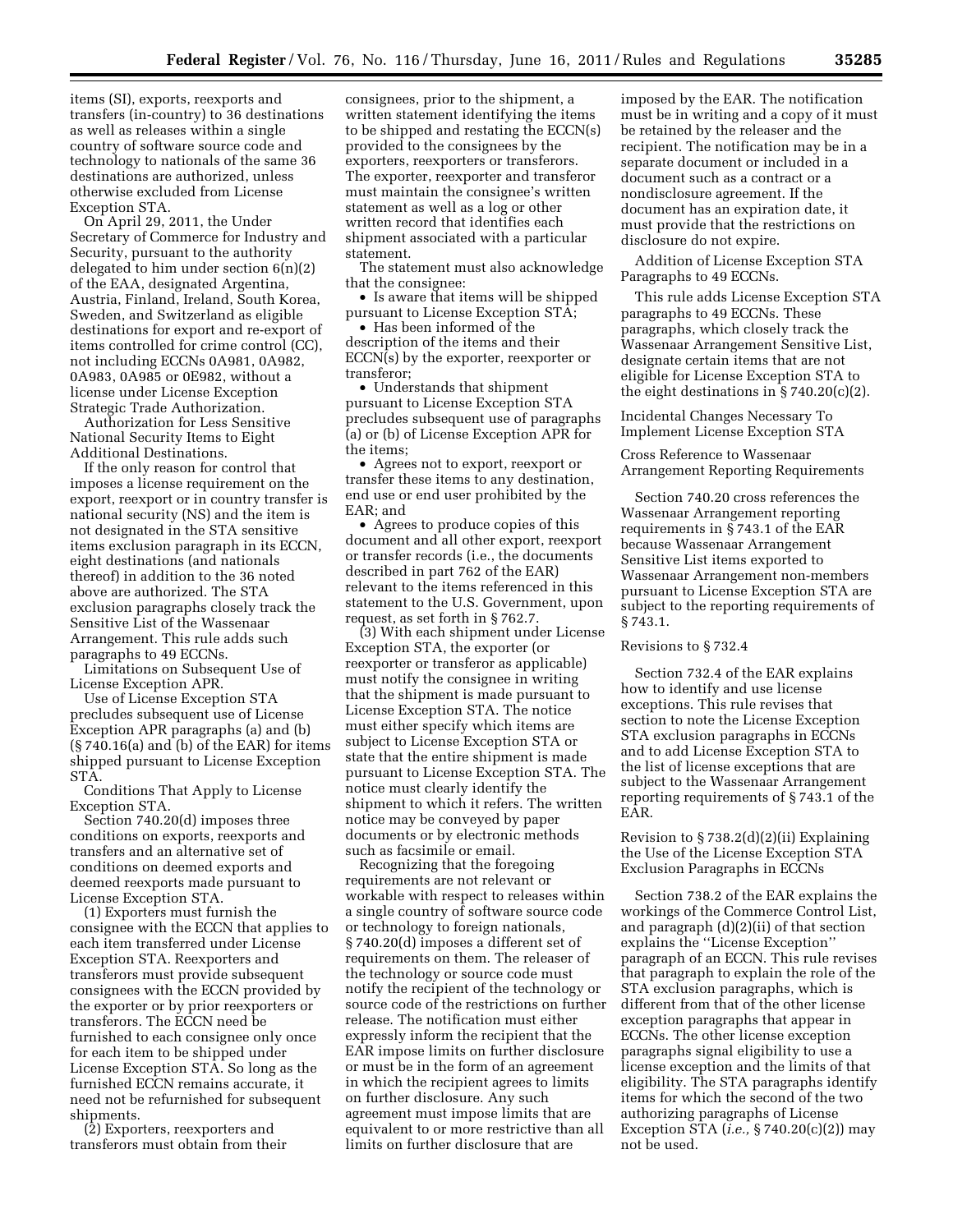# Revision to § 743.1 Wassenaar Arrangement Reporting

Wassenaar Arrangement member states, including the United States, are required to report to the Wassenaar Arrangement exports of Wassenaar Arrangement Sensitive List items to non-member states for which a license was not issued. Section 743.1 of the EAR requires exporters using certain license exceptions for such exports to report the export to BIS. The information reported by the exporters is used to compile a report that the United States submits to the Wassenaar Arrangement. To enable the United States to meet its reporting obligations to the Wassenaar Arrangement, this rule adds a reference to License Exception STA in § 743.1. The reporting requirement in § 743.1 is based on exports of Wassenaar Arrangement Sensitive List items to non-Wassenaar member states. The only non-Wassenaar member state to which License Exception STA authorizes Wassenaar Arrangement Sensitive List items is Iceland, a country with which the United States has a relatively small volume of trade. Therefore, BIS believes that this rule will not have any material impact on volume of reports required by § 743.1.

#### Other Incidental Changes

The restriction on using license exceptions for items controlled for crime controlled reasons is modified by adding a paragraph to § 740.2 exempting transactions authorized by License Exception STA from the restriction.

The prohibition on using License Exception GOV to export or reexport items controlled for chemical or biological weapons (CB) to the agencies of cooperating governments (as defined in § 740.11(b)(3)(ii) of the EAR) and certain diplomatic and consular missions of cooperating governments (as defined in  $\S 740.11(b)(2)(iv)$  of the EAR) is removed by revisions to paragraphs (a)(2) and (b)(2) of Supplement No. 1 to § 740.11 for the reasons noted above.

# Rulemaking Requirements

1. Executive Orders 13563 and 12866 direct agencies to assess all costs and benefits of available regulatory alternatives and, if regulation is necessary, to select regulatory approaches that maximize net benefits (including potential economic, environmental, public health and safety effects, distribute impacts, and equity). Executive Order 13563 emphasizes the importance of quantifying both costs and benefits, of reducing costs, of harmonizing rules, and of promoting

flexibility. This rule has been designated a ''significant regulatory action,'' although not economically significant, under section 3(f) of Executive Order 12866. Accordingly, the rule has been reviewed by the Office of Management and Budget.

2. Notwithstanding any other provision of law, no person is required to respond to, nor is subject to a penalty for failure to comply with, a collection of information, subject to the requirements of the Paperwork Reduction Act of 1995 (44 U.S.C. 3501 et seq.) (PRA), unless that collection of information displays a currently valid Office of Management and Budget (OMB) Control Number. The rule affects a collection of information approved by OMB under control number 0607–0152 (the Automated Export System or AES). That collection is administered by the Census Bureau. For most exports of items subject to the EAR, the export license number, a license exception symbol or the designator NLR (no license required) must be entered into AES. BIS believes that this rule will have no material impact on the burden imposed by that collection because this rule merely replaces an existing requirement to enter the license number with a requirement to enter a license exception symbol instead. This rule also amends a collection of information approved by OMB under control number 0694–0137 (License Exemptions and Exclusions). This control number is being amended to add the requirement for exporters, reexporters and transferors to furnish ECCNs, to obtain a statement of assurance from the consignee before shipping pursuant to the license exception and to notify the consignee of shipments pursuant to the License Exception and the requirement to maintain records identifying shipments associated with each statement created by this rule (safeguards requirements). BIS expects the safeguards requirements are likely to increase the burden associated with control number 0694–0137 by about 3,387 hours (2,903 instances of complying with transactions subject to the safeguards requirements @ 1 hour and 10 minutes each). BIS believes that, in most instances, this new burden will be wholly or partially offset by a reduction in burden under control number 0694–0088 (Simplified Network Application Processing System) which authorizes, among other things, export license applications.

3. This rule does not contain policies with Federalism implications as that term is defined under E.O. 13132.

4. The Chief Counsel for Regulation of the Department of Commerce has

certified to the Chief Counsel for Advocacy of the Small Business Administration that the proposed rule, if adopted in final form, would not have a significant economic impact on a substantial number of small entities. The basis for that certification was published in the preamble to the proposed rule and is not repeated here. BIS received no comments regarding the certification. As a result, a final regulatory flexibility analysis is not required and none has been prepared.

5. The Department finds that there is good cause to exempt this rule from the requirement of 5 U.S.C. 553(d) to publish a substantive rule not less than 30 days before its effective date. This rule creates an exception to some export license requirements and requires users of that exception to provide certain information to their consignees and to obtain certain assurances from their consignees. In doing so, this rule allows international trade transactions to proceed without the delay needed to obtain a license. Such delays give international customers an incentive to purchase foreign made products and reduce the competiveness of American made products in the marketplace. Moreover, this rule does not require any person to use the new license exception that it creates. Any person may continue to use any other license exceptions that exist or may continue to apply for licenses. Thus no person is required to alter existing practices as a result of this rule. Because a delayed effective date would continue a disincentive to purchase American products and an immediate effective date would not require a change in existing practices, any delay in implementation would not be in the public interest.

# **List of Subjects**

# *15 CFR Parts 732 and 740*

Administrative practice and procedure, Exports, Reporting and recordkeeping requirements.

# *15 CFR Part 738*

# Exports.

# *15 CFR Part 743*

Administrative practice and procedure, Reporting and recordkeeping requirements.

#### *15 CFR Part 774*

Exports, Reporting and recordkeeping requirements.

Accordingly, the Export Administration Regulations (15 CFR parts 730–774) are amended as follows: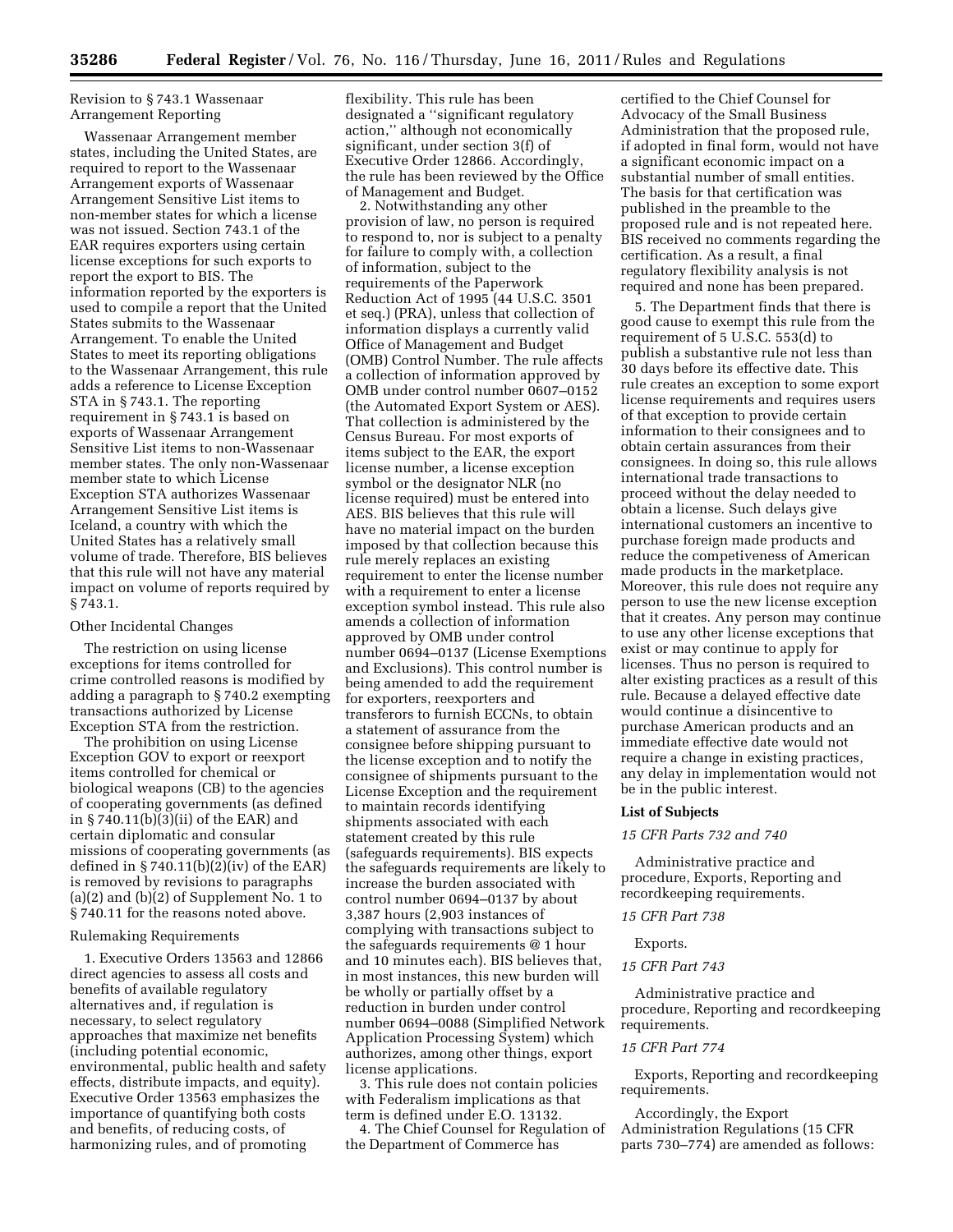# **PART 732—[AMENDED]**

■ 1. The authority citation for part 732 continues to read as follows:

**Authority:** 50 U.S.C. app. 2401 *et seq.;* 50 U.S.C. 1701 *et seq.;* E.O. 13026, 61 FR 58767, 3 CFR, 1996 Comp., p. 228; E.O. 13222, 66 FR 44025, 3 CFR, 2001 Comp., p. 783; Notice of August 12, 2010, 75 FR 50681 (August 16, 2010).

■ 2. Section 732.4 is amended by:

■ a. Adding two sentences immediately following the existing third sentence in paragraph (b)(3)(iii); and

■ b. Revising paragraph (b)(3)(iv) to read as follows:

# **§ 732.4 Steps regarding License Exceptions.**

\* \* \* \* \*

(b) \* \* \*

(iii) \* \* \* Some ECCNs contain License Exception STA exclusion paragraphs. Those paragraphs delineate items excluded from the License Exception STA provisions in  $\S\,740.20(c)(2)$  of the EAR. \* \* \*

(iv) If you are exporting under License Exceptions GBS, CIV, LVS, STA, APP, TSR or GOV, you should review § 743.1 of the EAR to determine the applicability of certain reporting requirements.

\* \* \* \* \*

# **PART 738—[AMENDED]**

■ 3. The authority citation for part 738 continues to read as follows:

**Authority:** 50 U.S.C. app. 2401 *et seq.;* 50 U.S.C. 1701 *et seq.;* 10 U.S.C. 7420; 10 U.S.C. 7430(e); 22 U.S.C. 287c; 22 U.S.C. 3201 *et seq.;* 22 U.S.C. 6004; 30 U.S.C. 185(s), 185(u); 42 U.S.C. 2139a; 42 U.S.C. 6212; 43 U.S.C. 1354; 15 U.S.C. 1824a; 50 U.S.C. app. 5; 22 U.S.C. 7201 *et seq.;* 22 U.S.C. 7210; E.O. 13026, 61 FR 58767, 3 CFR, 1996 Comp., p. 228; E.O. 13222, 66 FR 44025, 3 CFR, 2001 Comp., p. 783; Notice of August 12, 2010, 75 FR 50681 (August 16, 2010).

■ 4. Section 738.2 is amended by adding two sentences immediately following the existing third sentence in paragraph (d)(2)(ii) to read as follows:

# **§ 738.2 Commerce Control List structure.**

- \* \* \* \* \*
- (d) \* \* \*

 $(2) * * * *$ 

(ii) \* \* \* Some ECCNs have License Exception STA exclusion paragraphs. These paragraphs identify items for which the License Exception STA provisions in  $\S 740.20(c)(2)$  of the EAR may not be used, but do not otherwise affect License Exception STA availability. \* \* \*

\* \* \* \* \*

# **PART 740—[AMENDED]**

■ 5. The authority citation for part 740 continues to read as follows:

**Authority:** 50 U.S.C. app. 2401 *et seq.;* 50 U.S.C. 1701 *et seq.;* 22 U.S.C. 7201 *et seq.;*  E.O. 13026, 61 FR 58767, 3 CFR, 1996 Comp., p. 228; E.O. 13222, 66 FR 44025, 3 CFR, 2001 Comp., p. 783; Notice of August 12, 2010, 75 FR 50681 (August 16, 2010).

■ 6. Section 740.2 is amended by revising paragraphs (a)(4)(ii) and (iii) and by adding paragraph (a)(4)(iv) to read as follows:

# **§ 740.2 Restrictions on all License Exceptions.**

 $(a) * * * *$ 

 $(4)^*$  \* \*

(ii) Authorized by § 740.11(b)(2)(ii) (official use by personnel and agencies of the U.S. government);

(iii) Authorized by § 740.14(e) of the EAR (certain shotguns and shotgun shells for personal use); or

(iv) Authorized by § 740.20 of the EAR (License Exception STA).

\* \* \* \* \*

 $\blacksquare$  7. Supplement No. 1 to § 740.11 is amended by revising paragraphs (a)(2) and (b)(2) to read as follows:

**§ 740.11 Governments, international organizations, international inspections under the Chemical Weapons Convention, and the International Space Station (GOV).**  \* \* \* \* \*

# **Supplement No. 1 to § 740.11— Additional Restrictions on Use of License Exception GOV**

 $(a) * * * *$ 

(2) Items identified on the Commerce Control List as controlled for missile technology (MT) or nuclear nonproliferation (NP) reasons;

\* \* \* \* \* (b) \* \* \* (2) Items identified on the Commerce Control List as controlled for missile

technology (MT) or nuclear nonproliferation (NP) reasons; \* \* \* \* \*

 $\blacksquare$  8. Add § 740.20 to read as follows:

# **§ 740.20 License Exception Strategic Trade Authorization (STA).**

(a) *Introduction.* This section authorizes exports, reexports and in country transfers, including releases within a single country of software source code and technology to foreign nationals in lieu of a license that would otherwise be required pursuant to part 742 of the EAR.

(b) *Requirements and Limitations*—(1) *Requirements for Using License Exception STA.* (i) *All* of the reasons for control that impose a part 742 license

requirement on the *export, reexport or in country transfer* must be addressed in at least one authorizing paragraph of this section.

(ii) The party using License Exception STA must comply with all of the requirements in paragraph (d) of this section.

(2) *Limitations on Use of License Exception STA.* The prohibitions and limits of this paragraph (b)(2) apply notwithstanding the authorizations in paragraph (c) of this section.

(i) License Exception STA may not be used in lieu of any license requirement imposed by ''Part 744—Control Policy: End User and End Use Based'' or by ''Part 746—Embargoes and Other Special Controls'' of the EAR.

(ii) License Exception STA may not be used for any item controlled under ECCNs 0A981, 0A982, 0A983, 0A985 or 0E982.

(iii) License Exception STA may not be used for any item that is controlled for reason of encryption items (EI), short supply (SS), surreptitious listening (SL), missile technology (MT) or chemical weapons (CW).

(iv) License Exception STA may not be used for any item identified on the CCL as being subject to the exclusive export control jurisdiction of another agency, such as the Department of State, the Department of Energy, or the Nuclear Regulatory Commission.

(v) License Exception STA may not be used for any item controlled by ECCNs 1C351.a, .b, .c, .d.5, .d.6 or .e; 1C352; 1C353; 1C354; 1C360; 1E001 (for 1C351.a, .b, .c, .d.5, .d.6 or .e, 1C352, 1C353, 1C354 or 1C360) or ECCN 1E351.

(vi) Toxins controlled by ECCN 1C351.d.1, .2, .3, .4, .7, .8, .9, and .10 are authorized to destinations in paragraph (c)(1) of this section under License Exception STA subject to the following limits. For purposes of this paragraph all ECCN 1C351.d.1, .2, .3, .4, .7, .8, .9, or .10 toxins sent from one exporter, reexporter or transferor to one end user on the same day constitute one shipment.

(A) The maximum amount of any one toxin in any one shipment may not exceed 100 milligrams.

(B) No exporter, reexporter or transferor may send more than six shipments of any one toxin to any one end user in a single calendar year.

(vii) Commerce Control List Category 9 limitations on use of License Exception STA.

(A) License Exception STA may not be used for 9D001 or 9D002 ''software'' that is specially designed or modified for the ''development'' or ''production'' of: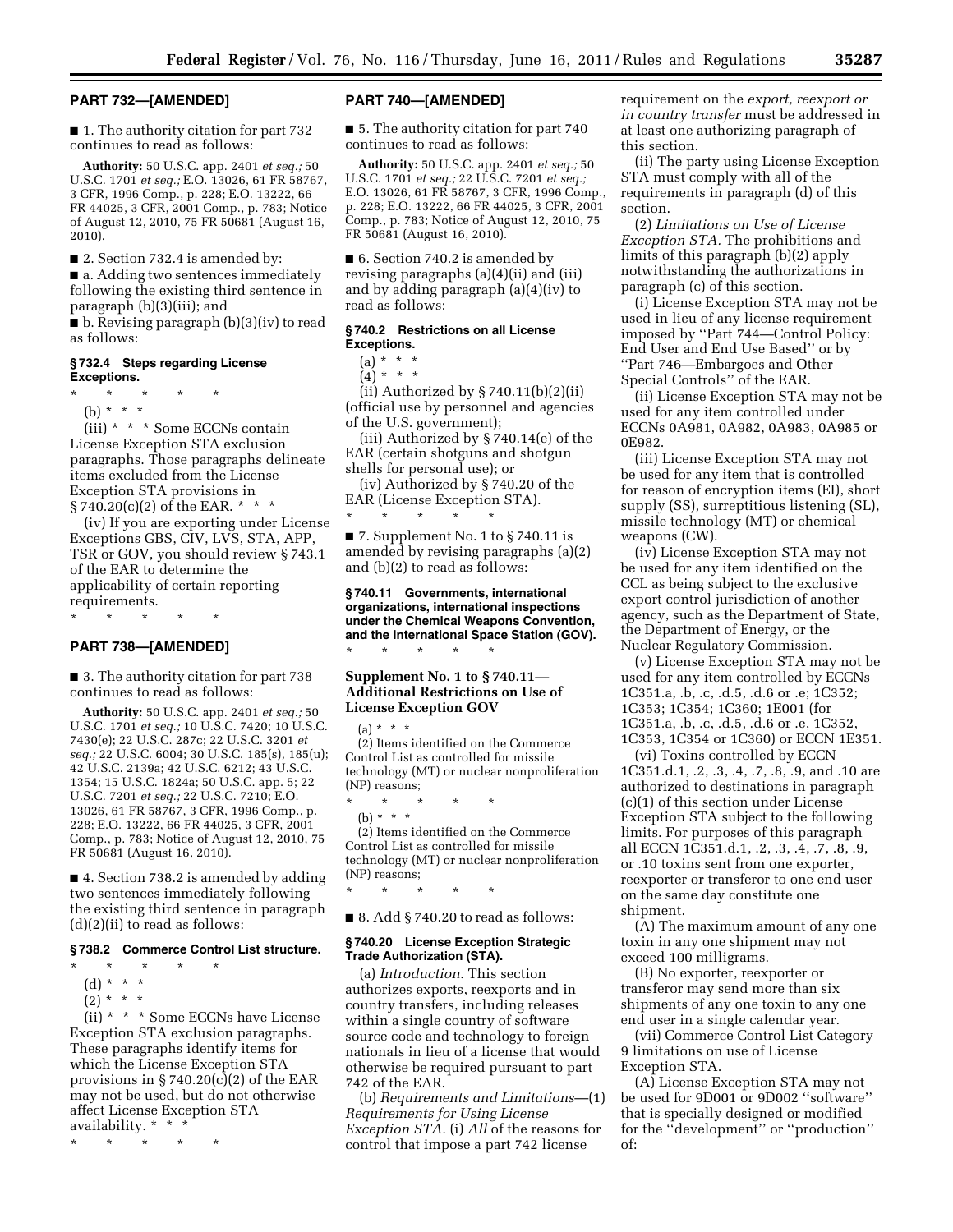(*1*) Components of engines controlled by ECCN 9A001 if such components incorporate any of the ''technologies'' controlled by 9E003.a.1, 9E003.a.2, 9E003.a.3, 9E003.a.4, 9E003.a.5, 9E003.c, 9E003.i (other than technology for fan or power turbines), 9E003.h; or

(*2*) Equipment controlled by 9B001.

(B) License Exception STA may not be used for 9D001 ''software'' that is specially designed or modified for the ''development'' of ''technology'' controlled by 9E003.a.1, 9E003.a.2, 9E003.a.3, 9E003.a.4, 9E003.a.5, 9E003.c, 9E003.i (other than technology for fan or power turbines) or 9E003.h.

(C) License Exception STA may not be used for 9D004.f or 9D004.g ''software''.

(D) License Exception STA may not be used for 9E001 ''technology'' according to the General Technology Note for the ''development'' of 9A001.b engines or components of engines controlled by 9A001.b if such components incorporate:

(*1*) Any of the ''technologies'' controlled by 9E003.a.1, 9E003.a.2, 9E003.a.3, 9E003.a.4, 9E003.a.5, 9E003.c, 9E003.i (other than technology for fan or power turbines) or 9E003.h;

(*2*) Any of the 9D001 or 9D002 software in paragraphs (b)(2)(viii)(A) or (B) of this section.

(E) License Exception STA may not be used for 9E002 ''technology'' according to the General Technology Note for the ''production'' of components of engines controlled by 9A001.b if such components incorporate any of the ''technologies'' controlled by 9E003.a.1, 9E003.a.2, 9E003.a.3, 9E003.a.4, 9E003.a.5, 9E003.c, 9E003.i (other than technology for fan or power turbines) 9E003.h.

(F) License Exception STA may not be used for ''technology'' in 9E003.a.1, 9E003.a.2, 9E003.a.3, 9E003.a.4, 9E003.a.5, 9E003.c, 9E003.i (other than technology for fan or power turbines) 9E003.h.

(c) *Authorizing paragraphs*—(1) *Multiple reasons for control.* Exports, reexports, and in country transfers in which the only applicable reason(s) for control is (are) national security (NS); chemical or biological weapons (CB); nuclear nonproliferation (NP); regional stability (RS); crime control (CC), and/ or significant items (SI) are authorized for destinations in or nationals of Argentina, Australia, Austria, Belgium, Bulgaria, Canada, Croatia, Czech Republic, Denmark, Estonia, Finland, France, Germany, Greece, Hungary, Iceland, Ireland, Italy, Japan, Latvia, Lithuania, Luxembourg, Netherlands, New Zealand, Norway, Poland, Portugal, Romania, Slovakia, Slovenia, South Korea, Spain, Sweden,

Switzerland, Turkey, or the United Kingdom.

(2) *Controls of lesser sensitivity.*  Exports, reexports and in country transfers in which the only applicable reason for control *is* national security (NS) and the *item* being exported, reexported or transferred (in country) *is not* designated in the STA paragraph in the License Exception section of the ECCN that lists the item are authorized for destinations in or nationals of Albania, Hong Kong, India, Israel, Malta, Singapore, South Africa, or Taiwan.

(d) *Conditions*—(1) *Requirement to furnish Export Control Classification Number.* (i) The exporter must furnish to the consignee the ECCN of each item to be shipped pursuant to this section. Once furnished to a particular consignee, the ECCN that applies to any item need not be refurnished to that consignee at the time the same exporter makes an additional shipment of the same item, if the information remains accurate at the time of the additional shipment.

(ii) A reexporter or transferor must furnish to subsequent consignees the ECCN, provided by the exporter or a prior reexporter or transferor, of each item to be shipped pursuant to this section. Once furnished to a particular consignee, the ECCN that applies to any item need not be refurnished to that consignee at the time the same reexporter or transferor makes an additional shipment of the same item, if the information remains accurate at the time of the additional shipment.

(iii) For purposes of determining reexport or transfer eligibility under this section, the consignee may rely on the ECCN provided to it by the party required to furnish the ECCN under paragraph (d)(1)(i) or (ii) of this section unless the consignee knows that the ECCN is incorrect or has changed. The word ''knows'' has the same meaning as the term ''knowledge'' in § 772.1 of the EAR.

(2) *Prior Consignee Statement.* The exporter, reexporter and transferor must obtain the following statement in writing from its consignee prior to shipping the item and must retain the statement in accordance with part 762 of the EAR. One statement may be used for multiple shipments of the same items between the same parties so long as the party names, the description(s) of the item(s) and the ECCNs are correct. The exporter, reexporter, and transferor must maintain a log or other record that identifies each shipment made pursuant to this section and the specific consignee statement that is associated with each shipment.

# [INSERT NAME OF CONSIGNEE]:

(i) Is aware that [INSERT DESCRIPTION AND APPLICABLE ECCNS OF ITEMS TO BE SHIPPED] will be shipped pursuant to License Exception Strategic Trade Authorization (STA) in § 740.20 of the United States Export Administration Regulations (15 CFR 740.20);

(ii) Has been informed of the ECCNs noted above by [INSERT NAME OF EXPORTER, REEXPORTER OR TRANSFEROR];

(iii) Understands that items shipped pursuant to License Exception STA may not subsequently be reexported pursuant to paragraphs (a) or (b) of License Exception APR (15 CFR 740.16(a) or (b));

(iv) Agrees not to export, reexport or transfer these items to any destination, use or user prohibited by the United States Export Administration Regulations; and

(v) Agrees to provide copies of this document and all other export, reexport or transfer records (*i.e.,* the documents described in 15 CFR part 762) relevant to the items referenced in this statement to the U.S. Government as set forth in 15 CFR 762.7.

(3) *Notification to consignee of STA shipment.* With each shipment under License Exception STA, the exporter (or reexporter or transferor as applicable), must notify the consignee in writing that the shipment is made pursuant to License Exception STA. The notice must either specify which items are subject to License Exception STA or state that the entire shipment is made pursuant to License Exception STA. The notice must clearly identify the shipment to which it applies. The written notice may be conveyed by paper documents or by electronic methods such as facsimile or email.

(4) *Requirements for releases of software source code or technology within a single country.* Instead of the requirement of paragraphs (d)(1) through (d)(3) of this section, the party releasing software source code or technology to a national of a country listed in paragraph (c)(1) or (c)(2) of this section must notify the recipient of the software source code or technology of the restrictions upon further release of the software source code or technology. The notification must either expressly inform the recipient that the EAR impose limits on further disclosure or must be in the form of an agreement in which the recipient agrees to limits on further disclosure. Any such agreement must impose limits that are equivalent to or more restrictive than all limits on further disclosure that are imposed by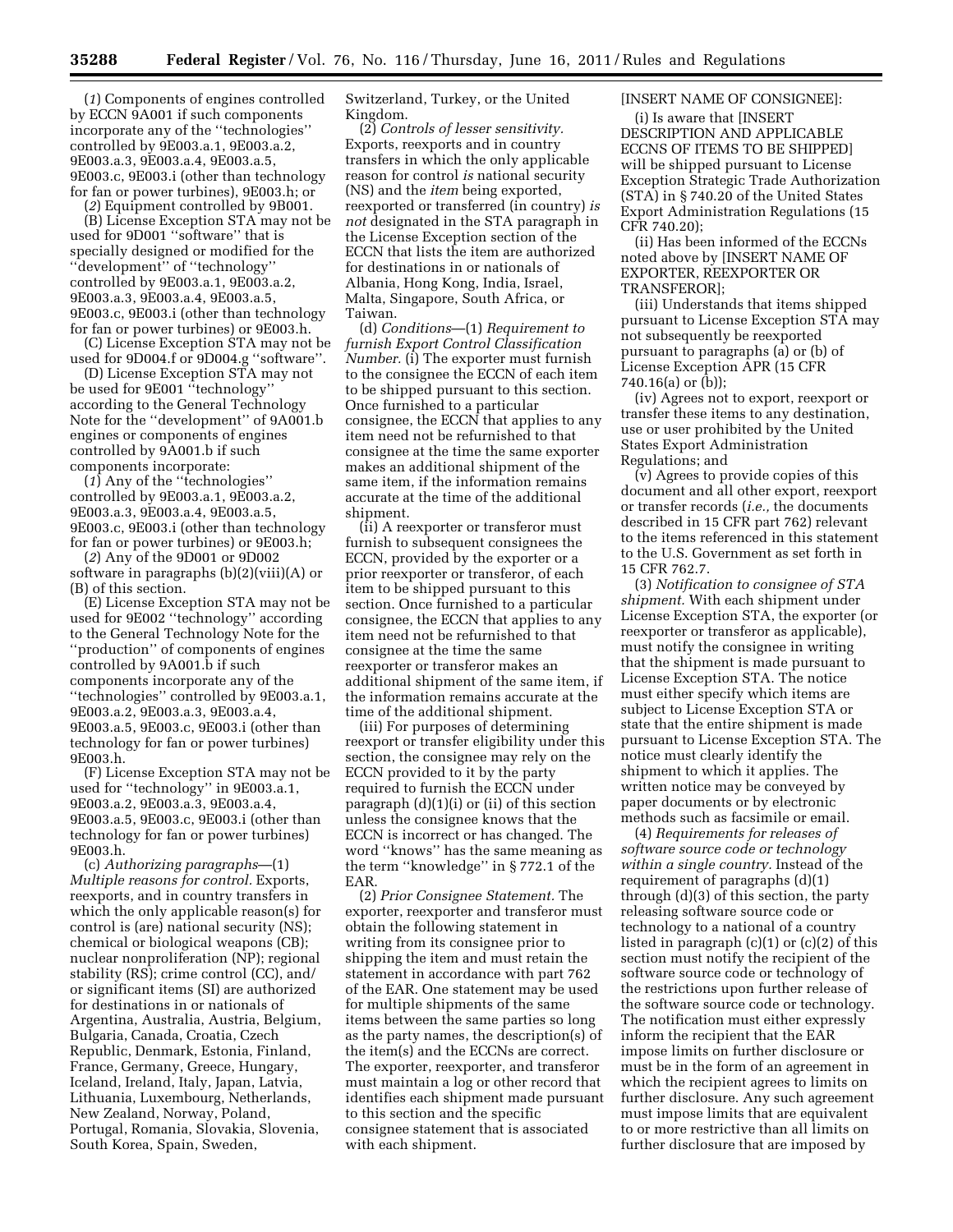the EAR. The notification must be in writing and a copy of it must be retained by the party making the release and the recipient of the release. The notification may be in a separate document or included in a document such as a contract or a nondisclosure agreement. If the document has an expiration date, it must provide that the restrictions on disclosure do not expire.

(e) *Limitation on subsequent exports, reexports or in country transfers.* If a commodity has been exported, reexported or transferred in-country pursuant to this section, it may not be subsequently exported, reexported or transferred in-country pursuant to paragraphs (a) or (b) of License Exception APR (§ 740.16(a) or (b) of the EAR). Paragraphs (a) and (b) of License Exception APR do not authorize exports of software or technology.

(f) *Applicability of Wassenaar Arrangement reporting requirements.*  See § 743.1 of the EAR for special reporting requirements that apply to some exports made pursuant to this section.

# **PART 743—[AMENDED]**

■ 9. The authority citation for part 743 continues to read as follows:

**Authority:** 50 U.S.C. app. 2401 *et seq.;* 50 U.S.C. 1701 *et seq.;* E.O. 13222, 66 FR 44025, 3 CFR, 2001 Comp., p. 783; Notice of August 12, 2010, 75 FR 50681 (August 16, 2010).

■ 10. Section 743.1 is amended by adding a paragraph (b)(4) to read as follows:

# **§ 743.1 Wassenaar Arrangement.**

# \* \* \* \* \*

(b) \* \* \*

(4) Exports authorized under License Exception STA (See § 740.20 of the EAR).

\* \* \* \* \*

# **PART 774—[AMENDED]**

■ 11. The authority citation for part 774 continues to read as follows:

**Authority:** 50 U.S.C. app. 2401 *et seq.;* 50 U.S.C. 1701 *et seq.;* 10 U.S.C. 7420; 10 U.S.C. 7430(e); 22 U.S.C. 287c, 22 U.S.C. 3201 *et seq.,* 22 U.S.C. 6004; 30 U.S.C. 185(s), 185(u); 42 U.S.C. 2139a; 42 U.S.C. 6212; 43 U.S.C. 1354; 15 U.S.C. 1824a; 50 U.S.C. app. 5; 22 U.S.C. 7201 *et seq.;* 22 U.S.C. 7210; E.O. 13026, 61 FR 58767, 3 CFR, 1996 Comp., p. 228; E.O. 13222, 66 FR 44025, 3 CFR, 2001 Comp., p. 783; Notice of August 12, 2010, 75 FR 50681 (August 16, 2010).

■ 12. In Supplement No. 1 to Part 774 (the Commerce Control List), Category 1, ECCN 1A002 is amended by adding at the end of the License Exception section, a new License Exception STA paragraph to read as follows:

**Supplement No. 1 to Part 774—The Commerce Control List** 

**1A002 ''Composite'' structures or laminates, having any of the following (see List of Items Controlled).**  \* \* \* \* \*

# *License Exceptions*

\* \* \* \* \*

\* \* \* \* \*

*STA:* License Exception STA may not be used to ship any item in this entry to any of the eight destinations listed in § 740.20(c)(2) of the EAR.

\* \* \* \* \* ■ 13. In Supplement No. 1 to Part 774 (the Commerce Control List), Category 1, ECCN 1C001 is amended by adding at the end of the License Exception section, a new License Exception STA paragraph to read as follows:

# **1C001 Materials specially designed for use as absorbers of electromagnetic waves, or intrinsically conductive polymers, as follows (see List of Items Controlled).**

\* \* \* \* \*

*License Exceptions* 

\* \* \* \* \* *STA:* License Exception STA may not be used to ship any item in this entry to any of the eight destinations listed in § 740.20(c)(2) of the EAR.

\* \* \* \* \* ■ 14. In Supplement No. 1 to Part 774 (the Commerce Control List), Category 1, ECCN 1C007 is amended by adding at the end of the License Exception section, a new License Exception STA paragraph to read as follows:

**1C007 Ceramic base materials, non- ''composite'' ceramic materials, ceramic- ''matrix'' ''composite'' materials and precursor materials, as follows (see List of Items Controlled).** 

*License Exceptions* 

\* \* \* \* \*

\* \* \* \* \* *STA:* License Exception STA may not be used to ship any item in 1C007.c or d to any of the eight destinations listed in § 740.20(c)(2) of the EAR. \* \* \* \* \*

■ 15. In Supplement No. 1 to Part 774 (the Commerce Control List), Category 1, ECCN 1C010 is amended by adding at the end of the License Exception section, a new License Exception STA paragraph to read as follows:

**1C010 ''Fibrous or filamentary materials'' as follows (see List of Items Controlled).** 

# *License Exceptions*

\* \* \* \* \*

\* \* \* \* \*

*STA:* License Exception STA may not be used to ship any item in 1C010.c or d to any of the eight destinations listed in § 740.20(c)(2) of the EAR. \* \* \* \* \*

■ 16. In Supplement No. 1 to Part 774 (the Commerce Control List), Category 1, ECCN 1C012 is amended by adding at the end of the License Exception section, a new License Exception STA paragraph to read as follows:

# **1C012 Materials, as follows (see List of Items Controlled).**

\* \* \* \* \*

*License Exceptions*   $*$  \*

*STA:* License Exception STA may not be used to ship any item in this entry to any of the eight destinations listed in § 740.20(c)(2) of the EAR.

\* \* \* \* \* ■ 17. In Supplement No. 1 to Part 774 (the Commerce Control List), Category 1, ECCN 1D002 is amended by adding at the end of the License Exception section, a new License Exception STA paragraph to read as follows:

**1D002 ''Software'' for the ''development'' of organic ''matrix'', metal ''matrix'' or carbon ''matrix'' laminates or ''composites''.** 

*License Exceptions* 

\* \* \* \* \*

\* \* \* \* \*

\* \* \* \* \* *STA:* License Exception STA may not be used to ship or transmit ''software'' for the ''development'' of organic ''matrix'', metal "matrix" or carbon "matrix" laminates or ''composites'' specified in ECCN 1A002 to any of the eight destinations listed in § 740.20(c)(2) of the EAR.

■ 18. In Supplement No. 1 to Part 774 (the Commerce Control List), Category 1, ECCN 1E001 is amended by adding at the end of the License Exception section, a new License Exception STA paragraph to read as follows:

**1E001 ''Technology'' according to the General Technology Note for the ''development'' or ''production'' of items controlled by 1A001.b, 1A001.c, 1A002, 1A003, 1A004, 1A005, 1A006.b, 1A007, 1A008, 1A101, 1B (except 1B999), or 1C (except 1C355, 1C980 to 1C984, 1C988, 1C990, 1C991, 1C995 to 1C999).** 

\* \* \* \* \*

*License Exceptions*  \* \* \* \* \*

*STA:* License Exception STA may not be used to ship or transmit ''technology'' according to the General Technology Note for the ''development'' or ''production'' of equipment and materials specified by ECCNs 1A002, 1C001, 1C007.c or d, 1C010.c or d or 1C012 to any of the eight destinations listed in § 740.20(c)(2) of the EAR.

\* \* \* \* \* ■ 19. In Supplement No. 1 to Part 774 (the Commerce Control List), Category 1,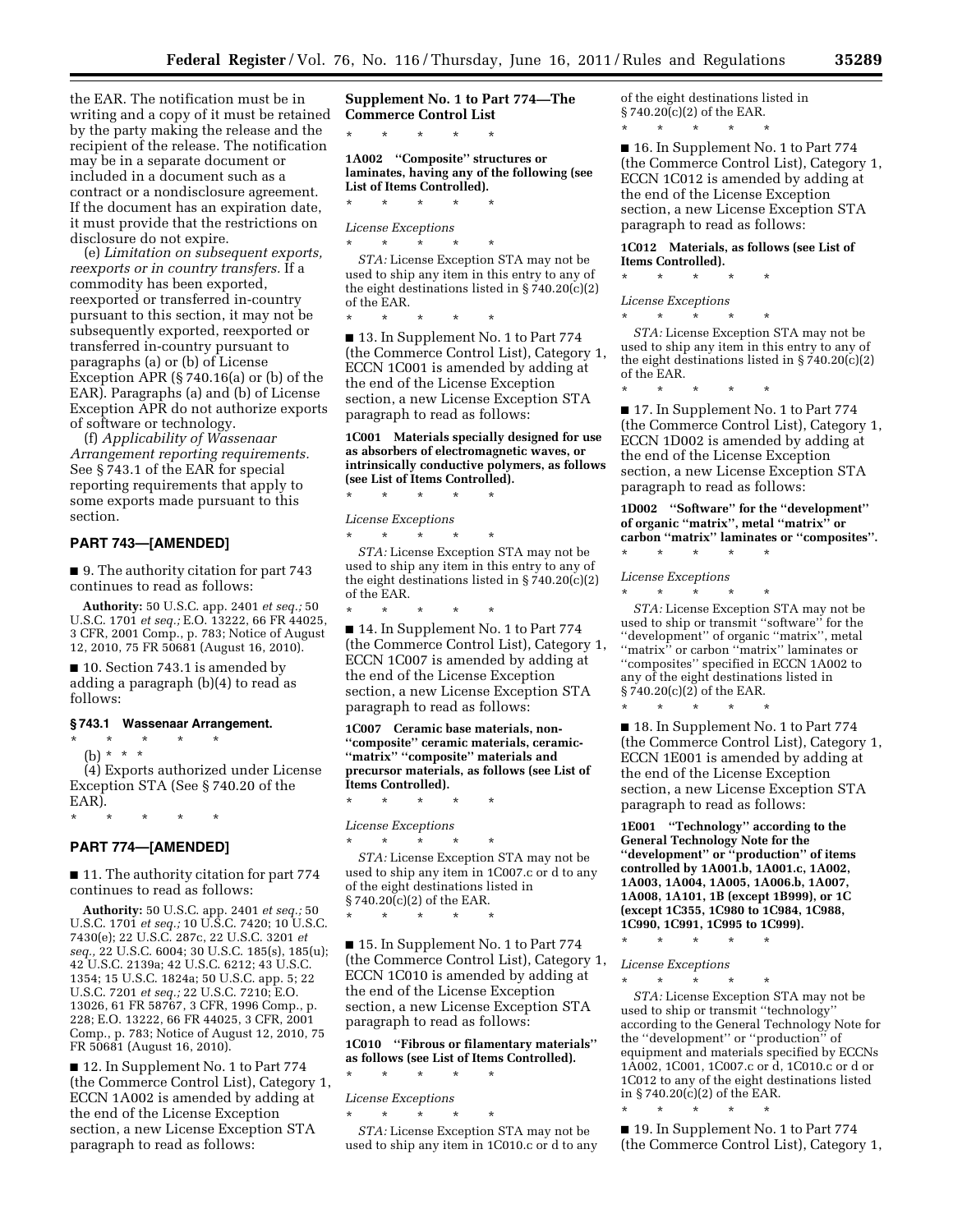ECCN 1E002 is amended by adding at the end of the License Exception section, a new License Exception STA paragraph to read as follows:

**1E002 Other ''technology'' as follows (see List of Items Controlled).** 

\* \* \* \* \*

\* \* \* \* \*

# *License Exceptions*

 $\star$   $\star$   $\star$ *STA:* License Exception STA may not be used to ship or transmit any item in 1E002.e or .f to any of the eight destinations listed in § 740.20(c)(2) of the EAR.

■ 20. In Supplement No. 1 to Part 774 (the Commerce Control List), Category 2, ECCN 2D001 is amended by adding at the end of the License Exception section, a new License Exception STA paragraph to read as follows:

**2D001 ''Software'', other than that controlled by 2D002, specially designed or modified for the ''development'', ''production'' or ''use'' of equipment controlled by 2A001 or 2B001 to 2B009.** 

\* \* \* \* \*

*License Exceptions*  \* \* \* \* \*

*STA:* License Exception STA may not be used to ship or transmit ''software'', other than that specified by ECCN 2D002, specially designed for the ''development'' or ''production'' of equipment as follows: ECCN 2B001 entire entry; or ''Numerically controlled'' or manual machine tools as specified in 2B003 to any of the eight destinations listed in § 740.20(c)(2) of the EAR.

\* \* \* \* \*

■ 21. In Supplement No. 1 to Part 774 (the Commerce Control List), Category 2, ECCN 2E001 is amended by adding at the end of the License Exception section, a new License Exception STA paragraph to read as follows:

**2E001 ''Technology'' according to the General Technology Note for the ''development'' of equipment or ''software'' controlled by 2A (except 2A983, 2A984, 2A991, or 2A994), 2B (except 2B991, 2B993, 2B996, 2B997, or 2B998), or 2D (except 2D983, 2D984, 2D991, 2D992, or 2D994).** 

\* \* \* \* \*

# *License Exceptions*

\* \* \* \* \*

*STA:* License Exception STA may not be used to ship or transmit ''technology'' according to the General Technology Note for the ''development'' of ''software'' specified in the License Exception STA paragraph in the License Exception section of ECCN 2D001 or for the ''development'' of equipment as follows: ECCN 2B001 entire entry; or ''Numerically controlled'' or manual machine tools as specified in 2B003 to any of the eight destinations listed in § 740.20(c)(2) of the EAR.

\* \* \* \* \*

■ 22. In Supplement No. 1 to Part 774 (the Commerce Control List), Category 2, ECCN 2E002 is amended by adding at the end of the License Exception section, a new License Exception STA paragraph to read as follows:

**2E002 ''Technology'' according to the General Technology Note for the ''production'' of equipment controlled by 2A (except 2A983, 2A984, 2A991, or 2A994), or 2B (except 2B991, 2B993, 2B996, 2B997, or 2B998).** 

\* \* \* \* \*

 $*$  \* \*

\* \* \* \* \*

*License Exceptions* 

*STA:* License Exception STA may not be used to ship or transmit ''technology'' according to the General Technology Note for the ''production'' of equipment as follows: ECCN 2B001 entire entry; or ''Numerically controlled'' or manual machine tools as specified in 2B003 to any of the eight destinations listed in § 740.20(c)(2) of the EAR.

■ 23. In Supplement No. 1 to Part 774 (the Commerce Control List), Category 3, ECCN 3A002 is amended by adding at the end of the License Exception section, a new License Exception STA paragraph to read as follows:

**3A002 General purpose electronic equipment and accessories therefor, as follows (see List of Items Controlled).**  \* \* \* \* \*

*License Exceptions*  \* \* \* \* \*

\* \* \* \* \*

*STA:* License Exception STA may not be used to ship any item in 3A002.g.1 to any of the eight destinations listed in § 740.20(c)(2) of the EAR.

■ 24. In Supplement No. 1 to Part 774 (the Commerce Control List), Category 3, ECCN 3B001 is amended by adding at the end of the License Exception section, a new License Exception STA paragraph to read as follows:

**3B001 Equipment for the manufacturing of semiconductor devices or materials, as follows (see List of Items Controlled) and specially designed components and accessories therefor.** 

\* \* \* \* \*

*License Exceptions* 

\* \* \* \* \* *STA:* License Exception STA may not be used to ship any item in 3B001.a.2 to any of the eight destinations listed in  $\S 740.20(c)(2)$ of the EAR.

\* \* \* \* \* ■ 25. In Supplement No. 1 to Part 774 (the Commerce Control List), Category 3, ECCN 3D001 is amended by adding at the end of the License Exception section, a new License Exception STA paragraph to read as follows:

**3D001 ''Software'' specially designed for the ''development'' or ''production'' of equipment controlled by 3A001.b to 3A002.g or 3B (except 3B991 and 3B992).** 

*License Exceptions* 

\* \* \* \* \*

\* \* \* \* \*

\* \* \* \* \*

*STA:* License Exception STA may not be used to ship or transmit ''software'' specially designed for the ''development'' or ''production'' of equipment specified by 3A002.g.1 or 3B001.a.2 to any of the eight destinations listed in § 740.20(c)(2) of the EAR.

■ 26. In Supplement No. 1 to Part 774 (the Commerce Control List), Category 3, ECCN 3E001 is amended by adding at the end of the License Exception section, a new License Exception STA paragraph to read as follows:

**3E001 ''Technology'' according to the General Technology Note for the ''development'' or ''production'' of equipment or materials controlled by 3A (except 3A292, 3A980, 3A981, 3A991 3A992, or 3A999), 3B (except 3B991 or 3B992) or 3C (except 3C992).** 

\* \* \* \* \*

\* \* \* \* \*

*License Exceptions* 

*STA:* License Exception STA may not be used to ship or transmit ''technology'' according to the General Technology Note for the ''development'' or ''production'' of equipment specified by ECCNs 3A002.g.1 or 3B001.a.2 to any of the eight destinations listed in § 740.20(c)(2) of the EAR.

\* \* \* \* \* ■ 27. In Supplement No. 1 to Part 774 (the Commerce Control List), Category 4, ECCN 4A001 is amended by adding at the end of the License Exception section, a new License Exception STA paragraph to read as follows:

**4A001 Electronic computers and related equipment, having any of the following (see List of Items Controlled), and ''electronic assemblies'' and specially designed components therefor.** 

\* \* \* \* \*

*License Exceptions* 

\* \* \* \* \*

*STA:* License Exception STA may not be used to ship any commodity in 4A001.a.2 to any of the eight destinations listed in § 740.20(c)(2) of the EAR.

\* \* \* \* \*

■ 28. In Supplement No. 1 to Part 774 (the Commerce Control List), Category 4, ECCN 4D001 is amended by adding at the end of the License Exception section, a new License Exception STA paragraph to read as follows:

**4D001 ''Software'' as follows (see List of Items Controlled).** 

\* \* \* \* \*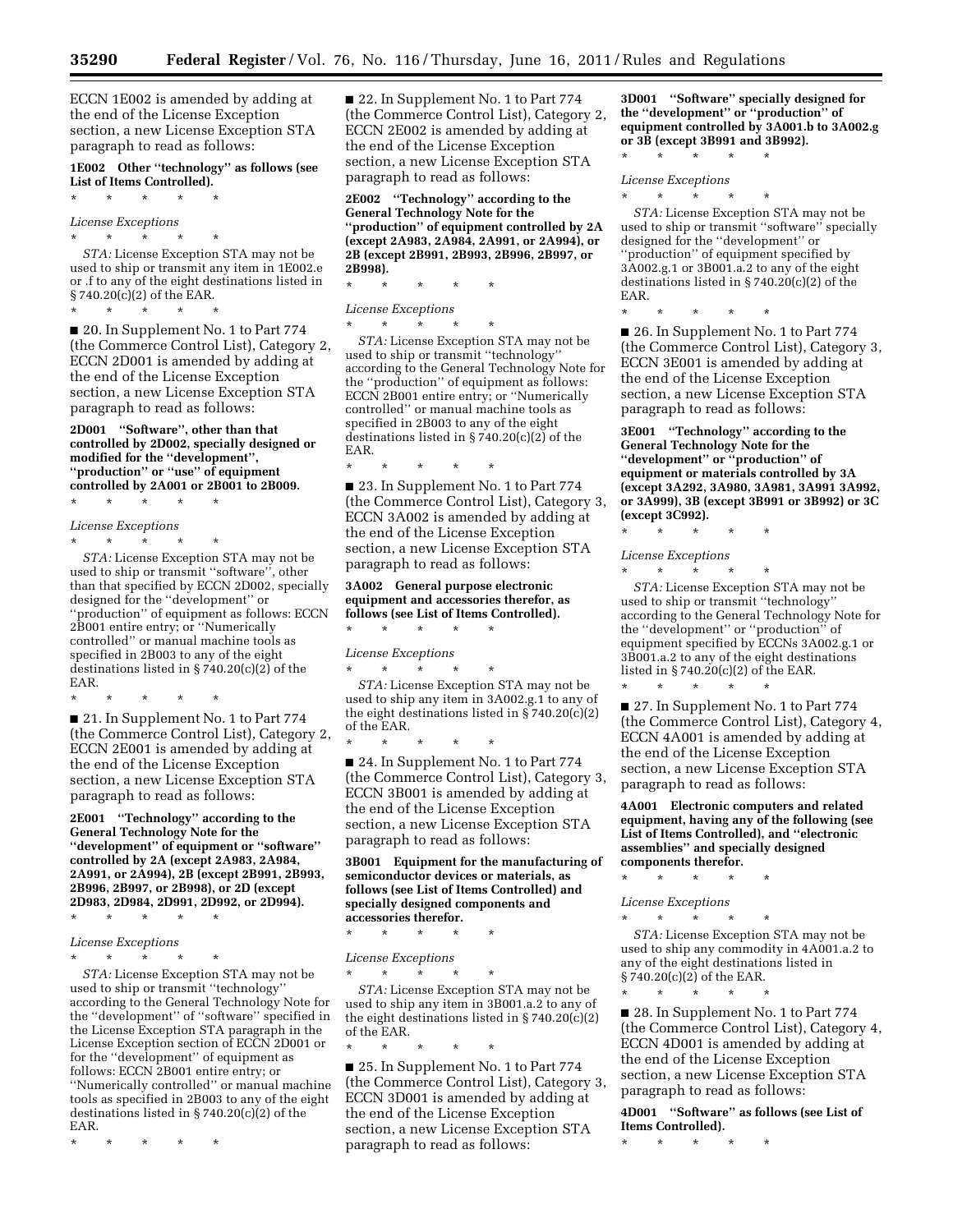*License Exceptions* 

 $\star$   $\star$   $\star$ 

*STA:* License Exception STA may not be used to ship or transmit ''software'' specially designed for the ''development'' or ''production'' of equipment specified by ECCN 4A001.a.2 or for the ''development'' or ''production'' of ''digital computers'' having an 'Adjusted Peak Performance' ('APP') exceeding 0.5 Weighted TeraFLOPS (WT) to any of the eight destinations listed in § 740.20(c)(2) of the EAR. \* \* \* \* \*

■ 29. In Supplement No. 1 to Part 774 (the Commerce Control List), Category 4, ECCN 4E001 is amended by adding at the end of the License Exception section, a new License Exception STA paragraph to read as follows:

# **4E001 ''Technology'' as follows (see List of Items Controlled).**

\* \* \* \* \*

*License Exceptions*  \* \* \* \* \*

*STA:* License Exception STA may not be used to ship or transmit ''technology'' according to the General Technology Note for the ''development'' or ''production'' of any of the following equipment or ''software'': a. Equipment specified by ECCN 4A001.a.2; b. ''Digital computers'' having an 'Adjusted Peak Performance' ('APP') exceeding 0.5 Weighted TeraFLOPS (WT); or c. ''software'' specified in the License Exception STA paragraph found in the License Exception section of ECCN 4D001 to any of the eight destinations listed in § 740.20(c)(2) of the EAR.

■ 30. In Supplement No. 1 to Part 774 (the Commerce Control List), Category 5, Part 1, ECCN 5A001 is amended by adding at the end of the License Exception section, a new License Exception STA paragraph to read as follows:

# **5A001 Telecommunications systems, equipment, components and accessories, as follows (see List of Items Controlled).**

\* \* \* \* \*

*License Exceptions*  \* \* \* \* \*

\* \* \* \* \*

*STA:* License Exception STA may not be used to ship any commodity in 5A001.b.3, .b.5 or .h to any of the eight destinations listed in § 740.20(c)(2) of the EAR.

■ 31. In Supplement No. 1 to Part 774 (the Commerce Control List), Category 5, Part 1, ECCN 5B001 is amended by adding at the end of the License Exception section, a new License Exception STA paragraph to read as follows:

**5B001 Telecommunication test, inspection and production equipment, components and accessories, as follows (See List of Items Controlled).** 

\* \* \* \* \*

*License Exceptions* 

\* \* \* \* \*

*STA:* License Exception STA may not be used to ship 5B001.a equipment and specially designed components or accessories therefor, specially designed for the ''development'', ''production'' or ''use'' of equipment, functions or features specified by in ECCN 5A001.b.3, .b.5 or .h to any of the eight destinations listed in § 740.20(c)(2) of the EAR.

\* \* \* \* \*

■ 32. In Supplement No. 1 to Part 774 (the Commerce Control List), Category 5, Part 1, ECCN 5D001 is amended by adding at the end of the License Exception section, a new License Exception STA paragraph to read as follows:

**5D001 ''Software'' as follows (see List of Items Controlled).** 

\* \* \* \* \*

*License Exceptions*  \* \* \* \* \*

*STA:* License Exception STA may not be used to ship or transmit 5D001.a ''software'' specially designed for the ''development'' or 'production'' of equipment, functions or features, specified by ECCN 5A001.b.3, .b.5 or .h; and for 5D001.b. for ''software'' specially designed or modified to support ''technology'' specified by the STA paragraph in the License Exception section of ECCN 5E001 to any of the eight destinations listed in § 740.20(c)(2) of the EAR.

■ 33. In Supplement No. 1 to Part 774 (the Commerce Control List), Category 5, Part 1, ECCN 5E001 is amended by adding at the end of the License Exception section, a new License Exception STA paragraph to read as follows:

**5E001 ''Technology'' as follows (see List of Items Controlled).** 

\* \* \* \* \*

\* \* \* \* \*

# *License Exceptions*

\* \* \* \* \*

*STA:* License Exception STA may not be used to ship or transmit ''technology'' according to the General Technology Note for the ''development'' or ''production'' of equipment, functions or features specified by 5A001.b.3, .b.5 or .h; or for ''software'' in 5D001.a that is specified in the STA paragraph in the License Exception section of ECCN 5D001 to any of the eight destinations listed in § 740.20(c)(2) of the EAR. \* \* \* \* \*

■ 34. In Supplement No. 1 to Part 774 (the Commerce Control List), Category 6, ECCN 6A001 is amended by adding at the end of the License Exception section, a new License Exception STA paragraph to read as follows:

**6A001 Acoustic systems, equipment and components, as follows (see List of Items Controlled).** 

\* \* \* \* \*

*License Exceptions* 

\* \* \* \* \*

*STA:* License Exception STA may not be used to ship commodities in 6A001.a.1.b, 6A001.a.1.e or 6A001.a.2 (except .a.2.a.4) to any of the eight destinations listed in § 740.20(c)(2) of the EAR. \* \* \* \* \*

■ 35. In Supplement No. 1 to Part 774 (the Commerce Control List), Category 6, ECCN 6A002 is amended by revising the ECCN heading and by adding at the end of the License Exception section, a new License Exception STA paragraph to read as follows:

**6A002 Optical sensors or equipment and components therefore, as follows (see List of Items Controlled).** 

\* \* \* \* \*

*License Exceptions* 

\* \* \* \* \* *STA:* License Exception STA may not be used to ship any commodity in: 6A002.a.1.a, b. or c; or 6A002.a.2.a in which the photocathode in described in 6A002.a.2.a 3.a is a Multialkali photocathode (e.g., S–20 and S–25) having a luminous sensitivity exceeding 700 μA/lm; or

6A002.a.3; or

6A002.b; or

6A002.c ''Direct view'' imaging equipment incorporating any of the following:

1. Image intensifier tubes having the characteristics listed in the description of 6A002.a.2.a earlier in this STA paragraph of License Exception section to this ECCN; or

2. ''Focal plane arrays'' having the characteristics listed in the description of 6A002.a.3; or 6A002.e to any of the eight destinations listed in § 740.20(c)(2) of the EAR

■ 36. In Supplement No. 1 to Part 774 (the Commerce Control List), Category 6, ECCN 6A003 is amended by adding at the end of the License Exception section, a new License Exception STA paragraph to read as follows:

**6A003 Cameras.** 

\* \* \* \* \*

\* \* \* \* \*

*License Exceptions* 

\* \* \* \* \*

*STA:* License Exception STA may not be used to ship any commodity in 6A003.b.3 or b.4 to any of the eight destinations listed in § 740.20(c)(2) of the EAR.

\* \* \* \* \* ■ 37. In Supplement No. 1 to Part 774 (the Commerce Control List), Category 6, ECCN 6A004 is amended by adding at the end of the License Exception section, a new License Exception STA paragraph to read as follows: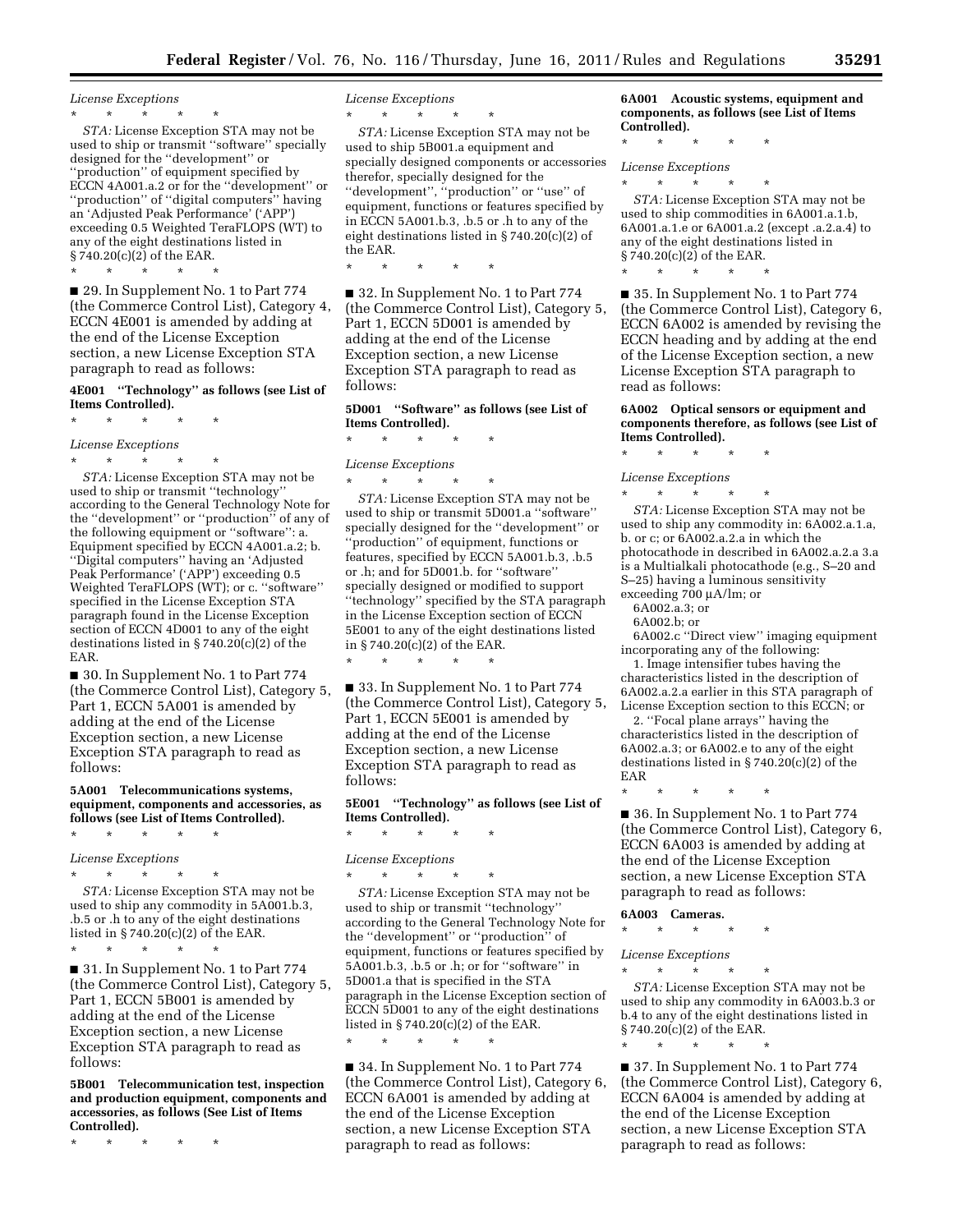**6A004 Optical equipment and components, as follows (see List of Items Controlled).** 

\* \* \* \* \*

*License Exceptions* 

\* \* \* \* \* *STA:* Paragraph (c)(2) of License Exception

STA may not be used to ship any commodity in 6A004.c or .d to any of the eight destinations in  $\S 740.20(c)(2)$  of the EAR. \* \* \* \* \*

■ 38. In Supplement No. 1 to Part 774 (the Commerce Control List), Category 6, ECCN 6A006 is amended by adding at the end of the License Exception section, a new License Exception STA paragraph to read as follows:

**6A006 ''Magnetometers'', ''magnetic gradiometers'', ''intrinsic magnetic gradiometers'', underwater electric field sensors, ''compensation systems'', and specially designed components therefor, as follows (see List of Items Controlled).** 

\* \* \* \* \*

*License Exceptions* 

\* \* \* \* \*

*STA:* License Exception STA may not be used to ship any commodity in: 6A006.a.1; or

6A006.a.2; or

6A006.c.1 ''Magnetic gradiometers'' using multiple ''magnetometers'' specified by 6A006.a.1 or 6.A006.a.2; or 6A006.d or .e (only for underwater receivers incorporating magnetometers specified in 6A006.a.1 or 6A006.a.2) to any of the eight destinations listed in § 740.20(c)(2) of the EAR

\* \* \* \* \*

■ 39. In Supplement No. 1 to Part 774 (the Commerce Control List), Category 6, ECCN 6A008 is amended by adding at the end of the License Exception section, a new License Exception STA paragraph to read as follows:

**6A008 Radar systems, equipment and assemblies, having any of the following (see List of Items Controlled), and specially designed components therefor.** 

\* \* \* \* \*

*License Exceptions* 

\* \* \* \* \* *STA:* License Exception STA may not be used to ship any commodity in 6A008.d, 6A008.h or 6A008.k to any of the eight destinations listed in § 740.20(c)(2) of the EAR.

\* \* \* \* \*

■ 40. In Supplement No. 1 to Part 774 (the Commerce Control List), Category 6, ECCN 6B008 is amended by adding at the end of the License Exception section, a new License Exception STA paragraph to read as follows:

**6B008 Pulse radar cross-section measurement systems having transmit pulse widths of 100 ns or less, and specially designed components therefor.** 

\* \* \* \* \*

*License Exceptions* 

\* \* \* \* \* *STA:* License Exception STA may not be used to ship any commodity in this entry to any of the eight destinations listed in § 740.20(c)(2) of the EAR.

\* \* \* \* \*

■ 41. In Supplement No. 1 to Part 774 (the Commerce Control List), Category 6, ECCN 6D001 is amended by adding at the end of the License Exception section, a new License Exception STA paragraph to read as follows:

### **6D001 ''Software'' specially designed for the ''development'' or ''production'' of equipment controlled by 6A004, 6A005, 6A008 or 6B008.**

\* \* \* \* \*

*License Exceptions* 

\* \* \* \* \* *STA:* License Exception STA may not be used to ship or transmit ''software'' specially designed for the ''development'' or ''production'' of equipment specified by ECCNs 6A004.c, 6A004.d, 6A008.d, 6A008.h, 6A008.k, or 6B008 to any of the eight destinations listed in § 740.20(c)(2) of the EAR

\* \* \* \* \*

■ 42. In Supplement No. 1 to Part 774 (the Commerce Control List), Category 6, ECCN 6D003 is amended by adding at the end of the License Exception section, a new License Exception STA paragraph to read as follows:

# **6D003 Other ''software'' as follows (see List of Items Controlled).**

\* \* \* \* \*

 $\star$   $\star$   $\star$ 

\* \* \* \* \*

*License Exceptions* 

*STA:* License Exception STA may not be used to ship transmit software in 6D003.a to any of the eight destinations listed in § 740.20(c)(2) of the EAR.

■ 43. In Supplement No. 1 to Part 774 (the Commerce Control List), Category 6, ECCN 6E001 is amended by adding at the end of the License Exception section, a new License Exception STA paragraph to read as follows:

**6E001 ''Technology'' according to the General Technology Note for the ''development'' of equipment, materials or ''software'' controlled by 6A (except 6A991, 6A992, 6A994, 6A995, 6A996, 6A997, or 6A998), 6B (except 6B995), 6C (except 6C992 or 6C994), or 6D (except 6D991, 6D992, or 6D993).** 

\* \* \* \* \*

*License Exceptions* 

\* \* \* \* \* *STA:* License Exception STA may not be used to ship or transmit any technology in

this entry to any of the eight destinations listed in § 740.20(c)(2) of the EAR.

\* \* \* \* \*

■ 44. In Supplement No. 1 to Part 774 (the Commerce Control List), Category 6, ECCN 6E002 is amended by adding at the end of the License Exception section, a new License Exception STA paragraph to read as follows:

**6E002 ''Technology'' according to the General Technology Note for the ''production'' of equipment or materials controlled by 6A (except 6A991, 6A992, 6A994, 6A995, 6A996, 6A997 or 6A998), 6B (except 6B995) or 6C (except 6C992 or 6C994).** 

\* \* \* \* \*

*License Exceptions* 

\* \* \* \* \*

*STA:* License Exception STA may not be used to ship or transmit ''technology'' according to the General Technology Note for the ''production'' of equipment specified in the STA exclusion paragraphs found in the License Exception sections of by ECCNs 6A001, 6A002, 6A003, 6A004, 6A006, 6A008, or 6B008 to any of the eight destinations listed in § 740.20(c)(2) of the EAR.

\* \* \* \* \*

■ 45. In Supplement No. 1 to Part 774 (the Commerce Control List), Category 7, ECCN 7D003 is amended by adding at the end of the License Exception section, a new License Exception STA paragraph to read as follows:

**7D003 Other ''software'' as follows (see List of Items Controlled).** 

\* \* \* \* \*

*License Exceptions* 

\* \* \* \* \* *STA:* License Exception STA may not be used to ship or transmit software in 7D003.a, b, c, d.1 to d.4 or d.7 to any of the eight destinations listed in § 740.20(c)(2) of the EAR.

\* \* \* \* \*

■ 46. In Supplement No. 1 to Part 774 (the Commerce Control List), Category 7, ECCN 7E001 is amended by:

■ a. Revising the MT paragraph in the License Requirements section; and

■ b. Adding at the end of the License Exception section, a new License Exception STA paragraph to read as follows:

**7E001 ''Technology'' according to the General Technology Note for the ''development'' of equipment or ''software'', controlled by 7A (except 7A994), 7B (except 7B994) or 7D (except 7D994).** 

*License Requirements* 

 $\star$   $\star$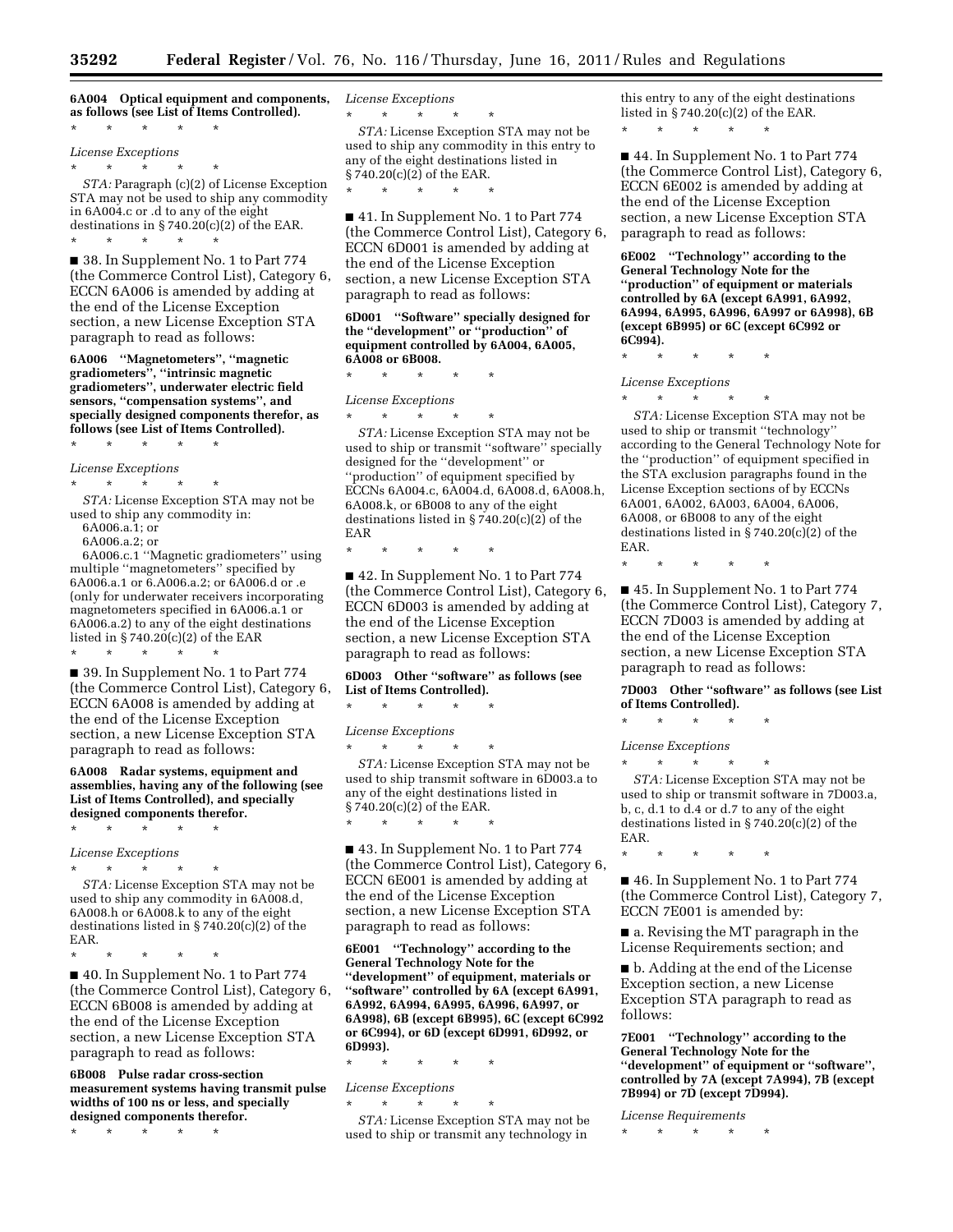| Controls                                                                                                                                                                                                                                                                                                                 |                                                                                                                                                                                                                                                                         |         |               | Country chart                                                                                                                                                                                                                                                       |  |  |
|--------------------------------------------------------------------------------------------------------------------------------------------------------------------------------------------------------------------------------------------------------------------------------------------------------------------------|-------------------------------------------------------------------------------------------------------------------------------------------------------------------------------------------------------------------------------------------------------------------------|---------|---------------|---------------------------------------------------------------------------------------------------------------------------------------------------------------------------------------------------------------------------------------------------------------------|--|--|
| MT applies to technology for equipment controlled for MT reasons. MT <i>does not</i> apply to MT Column 1.<br>"technology" for equipment controlled by 7A008. MT <i>does</i> apply to "technology" for equip-<br>ment specified in 7A001, 7A002 or 7A003.d that meets or exceeds parameters of 7A101,<br>7A102 or 7A103. |                                                                                                                                                                                                                                                                         |         |               |                                                                                                                                                                                                                                                                     |  |  |
|                                                                                                                                                                                                                                                                                                                          | $^\star$                                                                                                                                                                                                                                                                | $\star$ |               |                                                                                                                                                                                                                                                                     |  |  |
| License Exceptions<br>*<br>STA: License Exception STA may not be<br>used to ship or transmit any technology in<br>this entry to any of the eight destinations<br>listed in $\S 740.20(c)(2)$ of the EAR.                                                                                                                 | ■ 47. In Supplement No. 1 to Part 774<br>(the Commerce Control List), Category 7,<br>ECCN 7E002 is amended by:<br>a. Revising the MT paragraph in the<br>License Requirements section; and<br>• b. Adding at the end of the License<br>Exception section, a new License |         |               | Exception STA paragraph to read as<br>follows:<br>7E002 "Technology" according to the<br><b>General Technology Note for the</b><br>"production" of equipment controlled by 7A<br>(except 7A994) or 7B (except 7B994).<br>License Requirements<br>$\star$<br>$\star$ |  |  |
| Controls                                                                                                                                                                                                                                                                                                                 |                                                                                                                                                                                                                                                                         |         | Country chart |                                                                                                                                                                                                                                                                     |  |  |
| MT applies to technology for equipment controlled for MT reasons. MT does not apply to MT Column 1.                                                                                                                                                                                                                      |                                                                                                                                                                                                                                                                         |         |               |                                                                                                                                                                                                                                                                     |  |  |

''technology'' for equipment controlled by 7A008. MT *does* apply to ''technology'' for equipment specified in 7A001, 7A002 or 7A003.d that meets or exceeds parameters of 7A101, 7A102 or 7A103.

### *License Exceptions*

\* \* \* \* \* *STA:* License Exception STA may not be used to ship or transmit any technology in this entry to any of the eight destinations listed in § 740.20(c)(2) of the EAR.

\* \* \* \* \*

■ 48. In Supplement No. 1 to Part 774 (the Commerce Control List), Category 8, ECCN 8A001 is amended by adding at the end of the License Exception section, a new License Exception STA paragraph to read as follows:

### **8A001 Submersible vehicles and surface vessels, as follows (see List of Items Controlled).**

\* \* \* \* \*

*License Exceptions* 

\* \* \* \* \*

*STA:* License Exception STA may not be used to ship any commodity in 8A001.b, 8A001.c or 8A001.d to any of the eight destinations listed in § 740.20(c)(2) of the EAR.

\* \* \* \* \*

■ 49. In Supplement No. 1 to Part 774 (the Commerce Control List), Category 8, ECCN 8A002 is amended by adding at the end of the License Exception section, a new License Exception STA paragraph to read as follows:

**8A002 Marine systems, equipment and components, as follows (see List of Items Controlled).** 

\* \* \* \* \*

# *License Exceptions*  \* \* \* \* \*

*STA:* License Exception STA may not be used to ship any commodity in 8A002.b, h, j, o.3, or p to any of the eight destinations listed in  $\S 740.20(c)(2)$  of the EAR. \* \* \* \* \*

\* \* \* \* \* \* \* \* \* \* \* \* \* \* \*

■ 50. In Supplement No. 1 to Part 774 (the Commerce Control List), Category 8, ECCN 8D001 is amended by adding at the end of the License Exception section, a new License Exception STA paragraph to read as follows:

**8D001 ''Software'' specially designed or modified for the ''development'', ''production'' or ''use'' of equipment or materials, controlled by 8A (except 8A018 or 8A992), 8B or 8C.** 

\* \* \* \* \*

# *License Exceptions*

\* \* \* \* \*

*STA:* License Exception STA may not be used to ship or transmit ''software'' specially designed for the ''development'' or ''production'' of equipment in 8A001.b, 8A001.c, 8A001.d, 8A002.b, 8A002.h, 8A002.j, 8A002.o.3 or 8A002.p to any of the eight destinations listed in § 740.20(c)(2) of the EAR.

\* \* \* \* \* ■ 51. In Supplement No. 1 to Part 774 (the Commerce Control List), Category 8, ECCN 8D002 is amended by adding at the end of the License Exception section, a new License Exception STA paragraph to read as follows:

**8D002 Specific ''software'' specially designed or modified for the ''development'', ''production'', repair, overhaul or refurbishing (re-machining) of propellers specially designed for underwater noise reduction.** 

\* \* \* \* \*

*License Exceptions* 

\* \* \* \* \*

*STA:* License Exception STA may not be used to ship or transmit any software in this entry to any of the eight destinations listed in § 740.20(c)(2) of the EAR.

\* \* \* \* \*

■ 52. In Supplement No. 1 to Part 774 (the Commerce Control List), Category 8, ECCN 8E001 is amended by adding at the end of the License Exception section, a new License Exception STA paragraph to read as follows:

**8E001 ''Technology'' according to the General Technology Note for the ''development'' or ''production'' of equipment or materials, controlled by 8A (except 8A018 or 8A992), 8B or 8C.** 

*License Exceptions*   $\star$   $\star$ 

\* \* \* \* \*

*STA:* License Exception STA may not be used to ship or transmit ''technology'' according to the General Technology Note for the ''development'' or ''production'' of equipment specified by 8A001.b, 8A001.c, 8A001.d, 8A002.b, 8A002.h, 8A002.j, 8A002.o.3 or 8A002.p to any of the eight